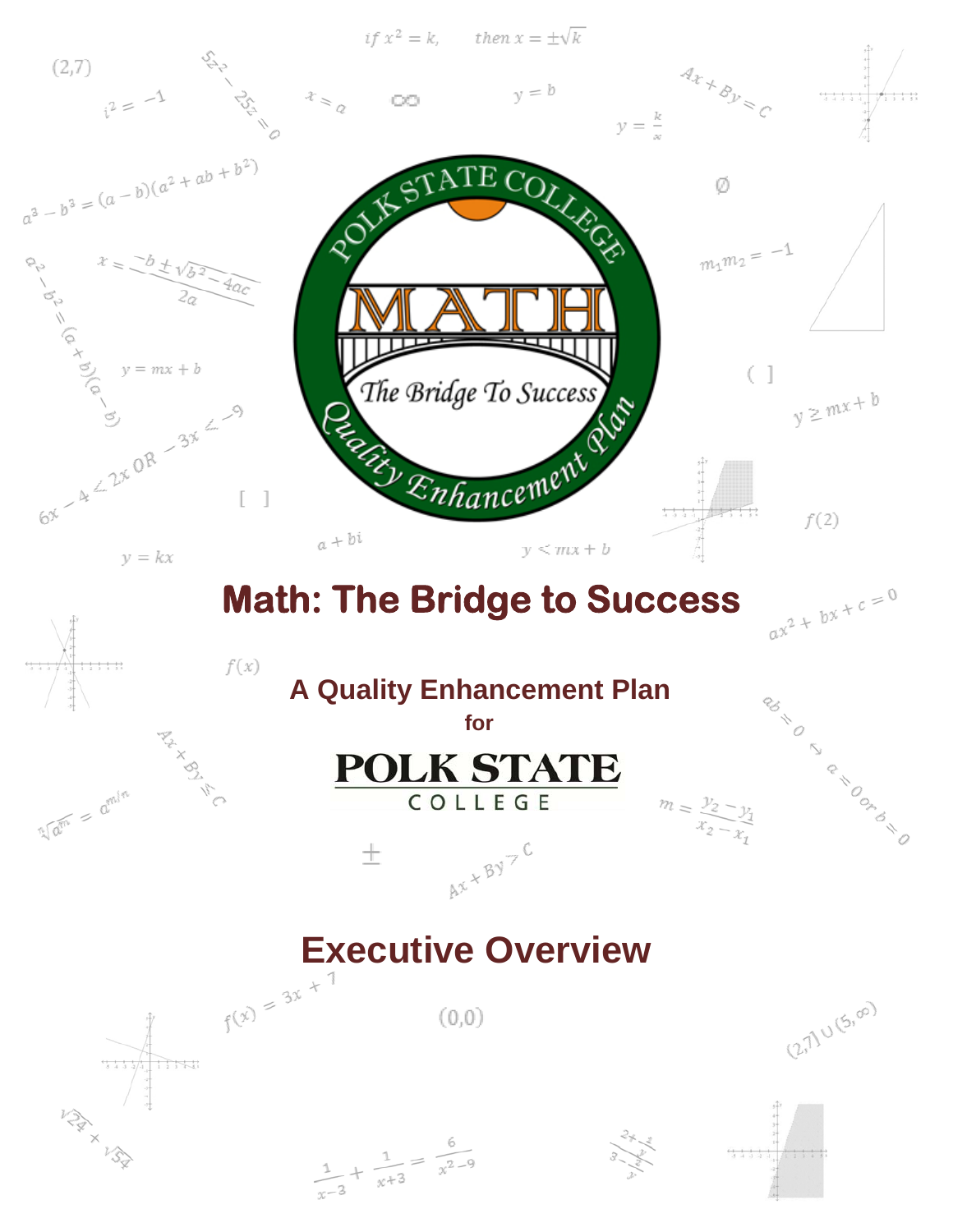# **Chapter 1: Executive Summary**

Polk State College's Quality Enhancement Plan (QEP), Math: The Bridge to Success, reflects an institution-wide process that aims to improve student learning in Intermediate Algebra (MAT 1033) and the learning environment for MAT 1033 students. In the development, the QEP Committee, consisting of students, faculty, deans, and many other college functions, reviewed input from the college community and key issues that emerged from institutional assessment to determine the area most in need of improvement.

Signifying an area of high impact on how the College accomplishes its mission was a 2008 report from the Florida Department of Education, wherein Polk State College students ranked last (41%) among the 28 community/state colleges in successful completion of Intermediate Algebra (MAT 1033). Because only 15% of the students place above MAT 1033, the statistics were alarming given that the course is a prerequisite to all college-level math courses required for the associate in arts (AA) degree and associate in science (AS) degrees.

Further research and data analysis was supported by the *Community College Survey of Student Engagement*, which stated in 2008: "Student learning and student retention are correlated strongly with student engagement." Therefore, this QEP endorses a college-wide transformation in *how* mathematics is taught rather than *what* is taught while maintaining the focus on four main outcomes: Students will demonstrate competence in MAT 1033 learning outcomes, they will successfully complete MAT 1033 on the first attempt, they will be successful in the subsequent math courses, and they will graduate in their selected degree programs.

Recent research in best practices, such as Blumberg's (2009) rubrics, will be utilized to enable faculty to transition toward the first goal of the plan: more learner-centered teaching. The rubrics, based on Weimer's (2002) five dimensions of learner-centered teaching: *Function of Content*, *Role of the Instructor*, *The Responsibility for Learning*, *The Purposes and Processes of Assessment,* and *The Balance of Power* will be pilot-tested with two MAT 1033 sections during fall 2010. The actual rollout begins in spring 2011 and will increase until at least 75% of MAT 1033 sections are infused with learner-centered practices. Dr. Blumberg will initially train all faculty involved and return each summer to provide training for new faculty and more comprehensive training for current faculty. In addition, faculty will attend various professional conferences.

The second goal of the plan will institute a more supportive learning environment. In addition to changing the environment in the classroom, this goal involves many areas of the College, including tutoring centers, student services, and libraries. Demonstrating the college's capability to initiate, implement, and complete the QEP, its resource requirements are supported with recurring funds for professional development, decreased class sizes, marketing, and other activities outlined in the proposal. These resources will be available for the duration of the QEP and are designed to become part of operational resources for increased student learning.

The assessment design is fully integrated with the college's Educational Program Assessment (EPA) model and the assessment and accountability targets defined by the Key Performance Indicator (KPI) metrics of the college's strategic plan. Evaluation activities include summative assessment of student learning outcomes in MAT 1033, longitudinal comparative student performance measures, student perceptions of instruction and educational support, selfevaluations of faculty across learner-centered dimensions of instruction, and many auxiliary measures. Results will be correlated and reported annually to continuously improve the QEP.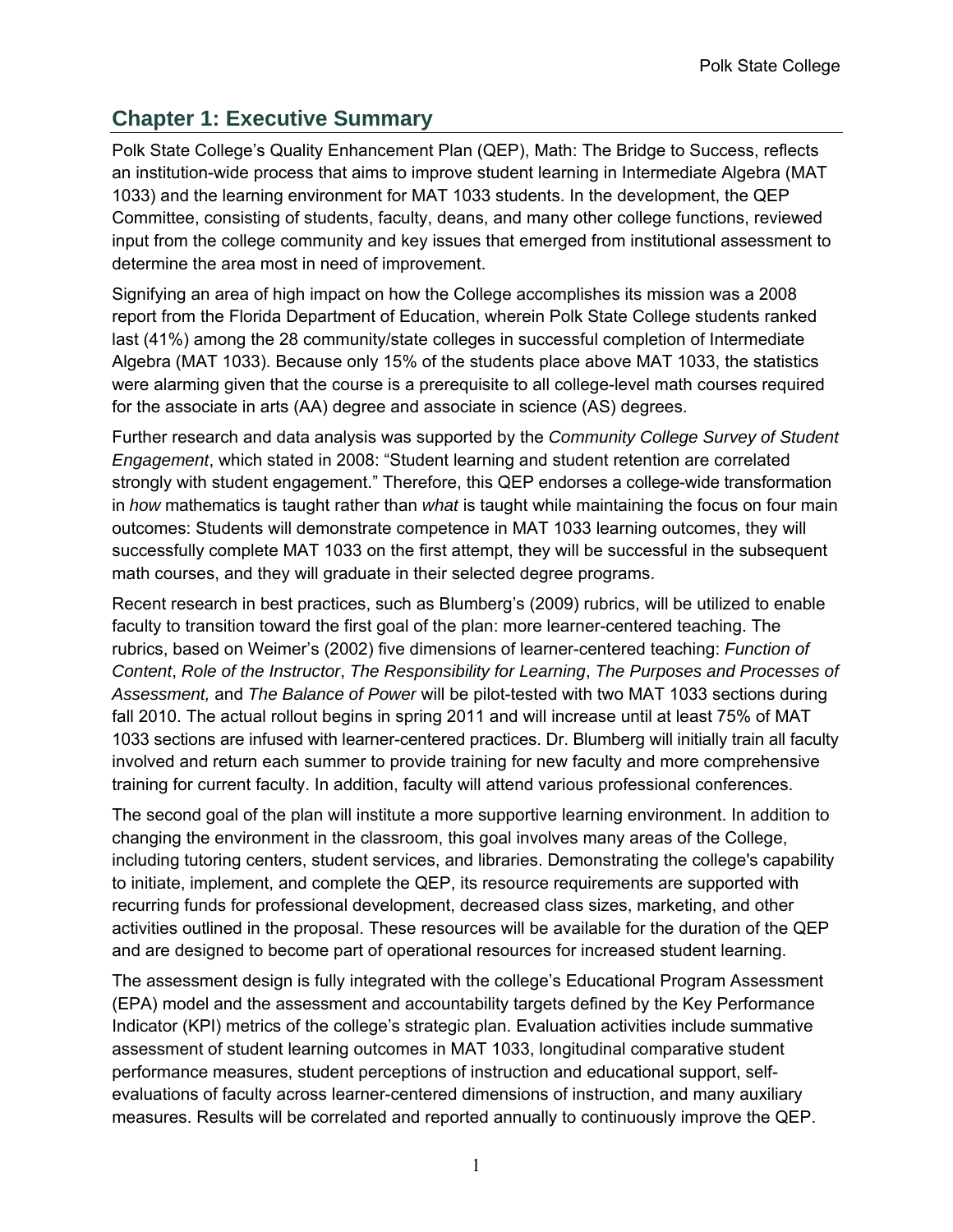| QEP Committee - Responsible for QEP Development, Planning, and Implementation |                                                                                                |                                                                    |  |  |  |  |  |  |  |  |
|-------------------------------------------------------------------------------|------------------------------------------------------------------------------------------------|--------------------------------------------------------------------|--|--|--|--|--|--|--|--|
| <b>Committee Member</b>                                                       | <b>Title</b>                                                                                   | Role                                                               |  |  |  |  |  |  |  |  |
| Kaye Betz                                                                     | Mathematics Professor, Department Coordinator, Lakeland                                        | Co-chair, QEP Committee                                            |  |  |  |  |  |  |  |  |
| Dr. Kenneth Ross                                                              | Vice President for Academic and Student Services                                               | Co-chair, QEP Committee                                            |  |  |  |  |  |  |  |  |
| Peter Usinger                                                                 | Director of Inst. Research, Effectiveness, and Planning                                        | SACS Liaison / Assessment Team Leader                              |  |  |  |  |  |  |  |  |
| Hertencia Bowe                                                                | Program Director for Health Information Management                                             | Travel Team / Focus Group Team /<br>Implementation Team            |  |  |  |  |  |  |  |  |
| Anna Butler                                                                   | <b>Mathematics Professor</b>                                                                   | Literature Review Team / Implementation<br>Team                    |  |  |  |  |  |  |  |  |
| <b>Brittany Dickens</b>                                                       | Student, Student Government Association                                                        | Implementation Team                                                |  |  |  |  |  |  |  |  |
| <b>Bill Foege</b>                                                             | Director of Teaching/Learning Computing Center and<br>Learning Resources, Lakeland             | Literature Review Team                                             |  |  |  |  |  |  |  |  |
| Steve Frye                                                                    | <b>Mathematics Professor</b>                                                                   | Data Review Team / Implementation Team                             |  |  |  |  |  |  |  |  |
| <b>Robert Gerber</b>                                                          | Student, Phi Theta Kappa                                                                       | Implementation Team                                                |  |  |  |  |  |  |  |  |
| Maryanne Hyacinthe                                                            | Student, Student Government Association                                                        | Implementation Team                                                |  |  |  |  |  |  |  |  |
| Wayne Kline                                                                   | Supply Chain Coordinator                                                                       | Marketing Team                                                     |  |  |  |  |  |  |  |  |
| Debra Laraway                                                                 | <b>Mathematics Professor</b>                                                                   | Literature Review Team / Implementation<br>Team                    |  |  |  |  |  |  |  |  |
| <b>Richard Leedy</b>                                                          | <b>Mathematics Professor</b>                                                                   | Literature Review Team / Implementation<br>Team                    |  |  |  |  |  |  |  |  |
| Dean of Student Services, Winter Haven<br>Charlie Lyle                        |                                                                                                | Marketing Team Co-leader / Focus Group<br>Team/Implementation Team |  |  |  |  |  |  |  |  |
| <b>Gregory Marshall</b>                                                       | Director of TRiO Student Support Services                                                      | Implementation Team                                                |  |  |  |  |  |  |  |  |
| Sandy May                                                                     | Senior Administrative Assistant                                                                | Focus Group Team                                                   |  |  |  |  |  |  |  |  |
| Penny Morris                                                                  | Mathematics Professor                                                                          | Data Review Team / Implementation Team                             |  |  |  |  |  |  |  |  |
| Dr. Marvin Pippert                                                            | Dean of Academic Affairs, Lakeland                                                             | Implementation Team Leader / Travel Team<br>/ Focus Group Team     |  |  |  |  |  |  |  |  |
| Paul Pletcher                                                                 | Mathematics Professor, Dept. Coordinator, Winter Haven                                         | Data Review Team / Implementation Team                             |  |  |  |  |  |  |  |  |
| Saul Reyes                                                                    | Manager of JD Alexander Center                                                                 | Literature Review Team / Marketing Team                            |  |  |  |  |  |  |  |  |
| Sheila Rios                                                                   | Program Director for Office Administration / Medical<br>Administration / Medical Transcription | Focus Group Team Leader / Implementation<br>Team                   |  |  |  |  |  |  |  |  |
| <b>Trish Shuart</b>                                                           | Dean of Academic Affairs, Winter Haven                                                         | Data Review Team Leader / Implementation<br>Team                   |  |  |  |  |  |  |  |  |
| <b>Sherry Siler</b>                                                           | English Professor, Dept. Coordinator, Winter Haven                                             | Literature Review Team Co-leader                                   |  |  |  |  |  |  |  |  |
| Courtlann Thomas                                                              | District Director of Academic Support Services                                                 | Travel Team Leader / Marketing Team /<br>Implementation Team       |  |  |  |  |  |  |  |  |
| George Urbano                                                                 | <b>District Director of Facilities</b>                                                         | Budget Team Leader / Marketing Team                                |  |  |  |  |  |  |  |  |
| Reggie Webb                                                                   | Dean of Student Services, Lakeland                                                             | Marketing Team Co-leader / Implementation<br>Team                  |  |  |  |  |  |  |  |  |
| Dr. Lynda Wolverton                                                           | Reading Professor, Dept. Coordinator, Lakeland                                                 | Literature Review Team Co-leader                                   |  |  |  |  |  |  |  |  |

# **Chapter 2: Process Used to Develop the QEP**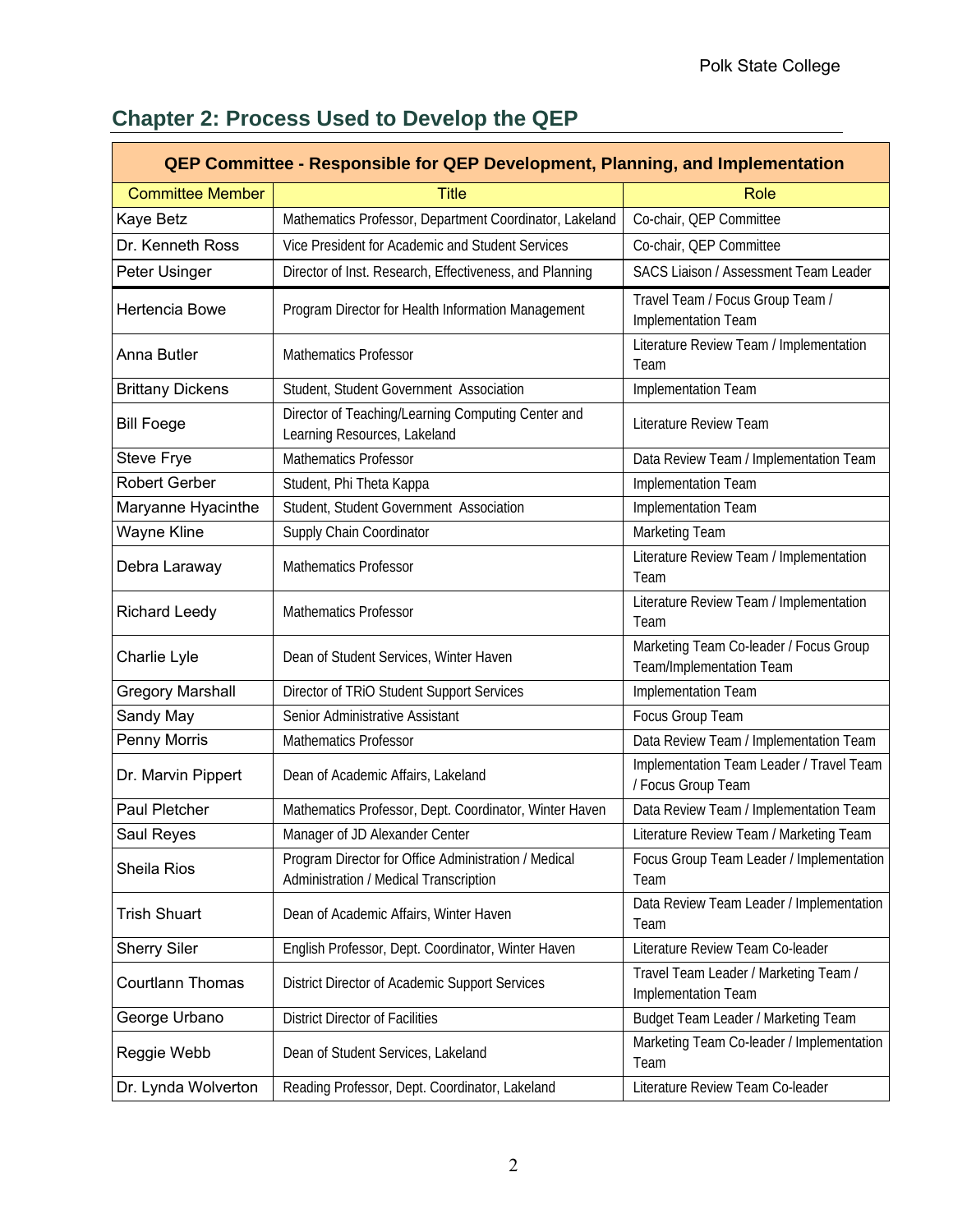# **Chapter 3: Identification of the Topic**

## **Conclusions**

SACS' *Handbook for Institutions Seeking Reaffirmation* states that the QEP should describe "a carefully designed course of action that addresses a well-defined and focused topic or issue related to enhancing student learning" (p. 35) and that it "is an opportunity for the institution to enhance overall institutional quality and effectiveness by focusing on an issue or issues the institution considers important to improving student learning" (p. 35). In addition, the *Spellings Report* says, "'While educators and policymakers have commendably focused on getting more students into college, too little attention has been paid to helping them graduate'" (U.S. Department of Education, 2006, p. 13).

In accord with these premises, the QEP Committee wanted the Quality Enhancement Plan to have a widespread impact; improving the way students learn in Intermediate Algebra is designed to accomplish this goal. At Polk State College, the associate in arts (AA) degree and all associate in science (AS) degrees require students to either pass Intermediate Algebra (MAT 1033) or achieve a college-readiness score that gives them immediate access to higher-level math courses. Because, on average, only about 15% of freshmen achieve such a score, the vast majority of students must pass MAT 1033.

These students will need to take Intermediate Algebra, or perhaps even college preparatory classes (77%) before they can take a college-level mathematics course that will fulfill graduation requirements. Currently, the success rate (5-year average) at Polk State College for students taking MAT 1033 on the first attempt is 56%. Many students end up taking MAT 1033 two or three times. Often they become discouraged because of the time and cost involved, especially if they had to take college preparatory math classes first. Even if students are successfully completing their other college courses, the mathematics requirement becomes an increasingly difficult barrier to overcome.

When students first enroll at Polk State College and discover the mathematics requirement for an AA or AS degree, they may not find excessive the requirement of two math courses for an AA and only one math course for an AS degree. However, when students start facing the realities of the actual course-related demands in combination with their own math-competency issues – most of which pre-date high school – fear and apprehension aggregate in combination with demanding class schedules, and for many this is either the beginning of a long struggle or the end of their attempt to complete a college degree.

Thus, as an institution that deeply cares for the accomplishments of its students, Polk State College has wholeheartedly concluded that the issues surrounding mathematics as a gatekeeper must be addressed, and that student success in college-level mathematics must be improved. Polk State College views this QEP as an opportunity to improve student learning outcomes in Intermediate Algebra beyond the scope of merely diminishing an instructional gap, but also to engage on a journey that is designed to ultimately expand the philosophy and pedagogy of a learner-centered educational environment into the day-to-day classroom experience of all of its students. The evidence has spoken; the College has listened and will act.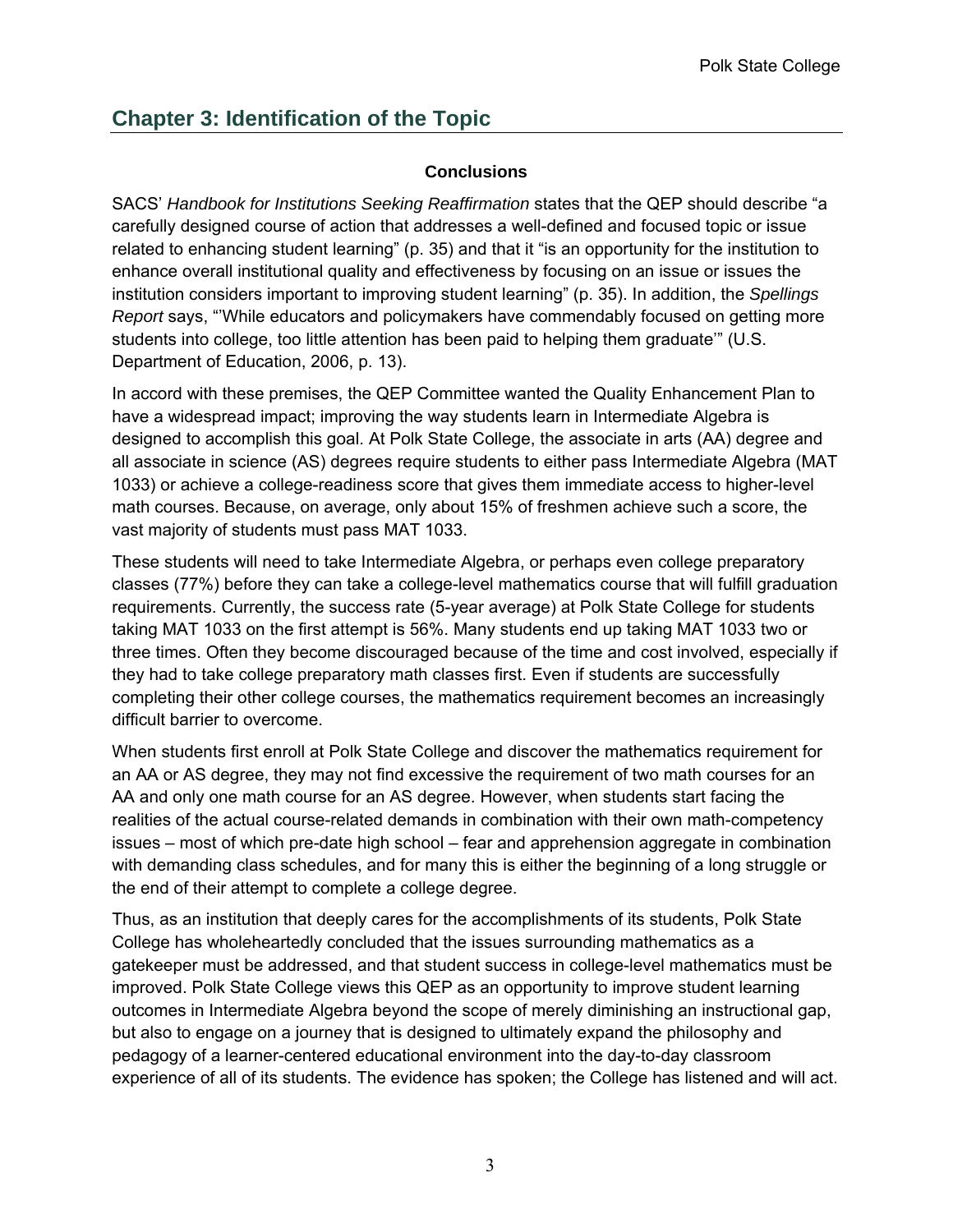## **Chapter 4: Student Learning Outcomes**



#### QEP Evaluation Data and Progress Updates to QEP Committees, Math Faculty, and the College for Continuous Improvement

## **Purpose of the QEP**

The purpose of the QEP is to improve student learning in Intermediate Algebra (MAT 1033). With improved learning, students will be more successful in Intermediate Algebra so that they may more readily progress toward further academic and/or career goals.

### **Goals of the QEP**

Goal 1: Student learning in Intermediate Algebra (MAT 1033) will improve.

Goal 2: The learning environment for Intermediate Algebra students will be supportive.

## **Objectives**

Objective 1.1: Students will demonstrate mathematical skills and competencies based on an end-of-course assessment in MAT 1033. Students will be able to:

Objective 1.2: Full-time and adjunct faculty will demonstrate integration of learner-centered teaching practices in mathematics.

Objective 2.1: Students will experience a supportive learning environment in the classroom.

Objective 2.2: MAT 1033 Students will experience supportive course-related educational services by the TLCC.

Objective 2.3: Students will experience library services as helpful with regard to their MAT 1033 coursework.

Objective 2.4: Students will favorably evaluate support from Student Services in regard to MAT 1033.

Objective 2.5: MAT 1033 students will positively experience the support of the College as a whole.

Objective 2.6: MAT 1033 students will persist in class and achieve their academic goals.

## **Expected QEP Outcomes**

QEP Outcome #1: Students will demonstrate all five student learning outcomes under Goal 1, Objective 1.1.

QEP Outcome #2: Students who take Intermediate Algebra will successfully complete it on the first attempt.

QEP Outcome #3: Students who successfully complete Intermediate Algebra will be successful in the subsequent mathematics course.

QEP Outcome #4: Students completing Intermediate Algebra will graduate in their selected degree programs.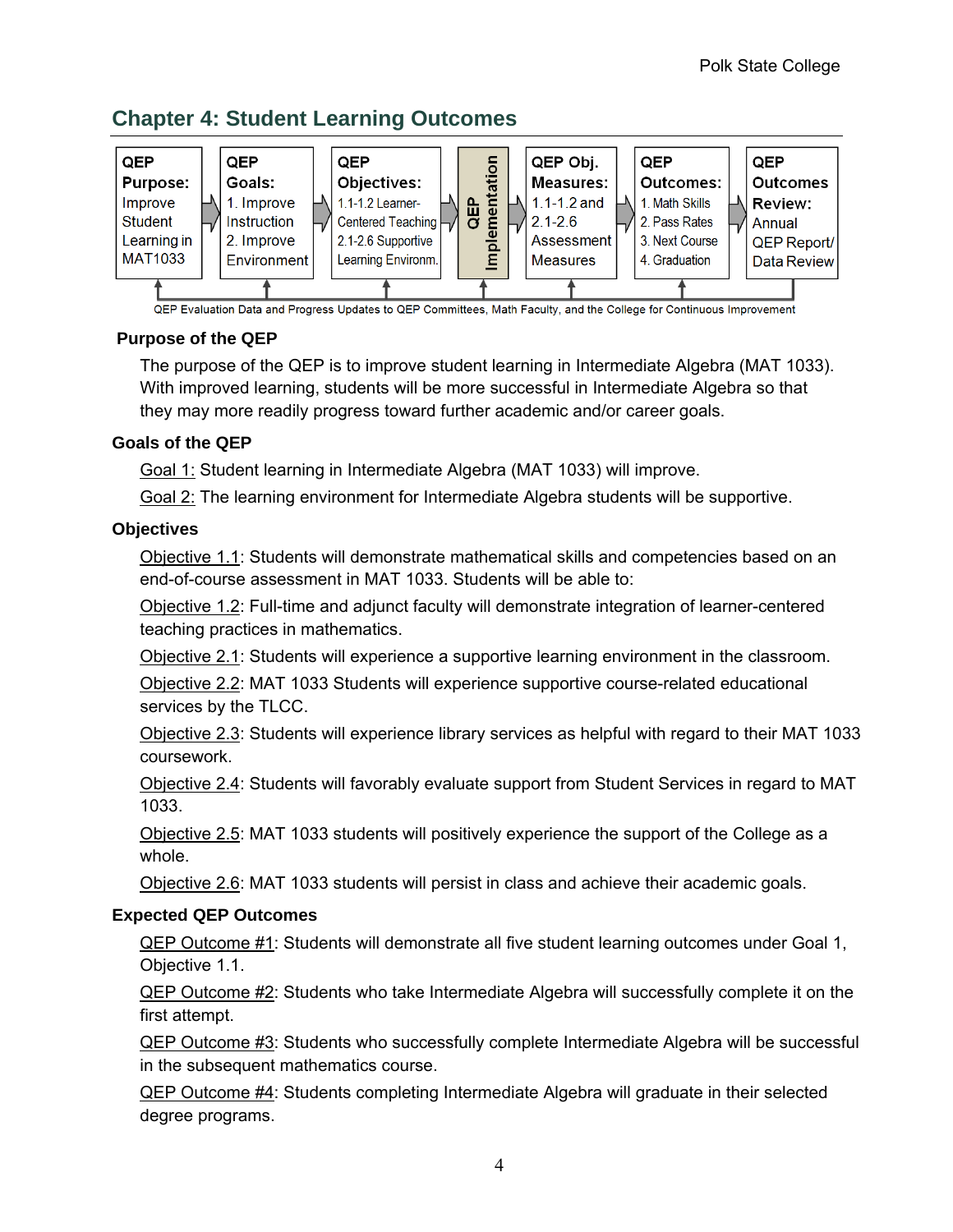# **Chapter 5: Literature Review**

| <b>Selected QEP Implementation Options</b>                                                                                                                                                                                                                                                                                                        |
|---------------------------------------------------------------------------------------------------------------------------------------------------------------------------------------------------------------------------------------------------------------------------------------------------------------------------------------------------|
| Active Learning - is "anything that 'involves students in doing things and thinking about the things they                                                                                                                                                                                                                                         |
| are doing" (Bonwell & Eison, 1991, p. 2). See: Blair (2006); Prince (2004); Springer, Stanne, and<br>Donovan (1999); Bonwell and Eison (1991); Chickering and Gamson (1987).                                                                                                                                                                      |
| Assessment - can be categorized as either formative (evaluation while learning is in progress), or                                                                                                                                                                                                                                                |
| summative (final evaluation at completion of learning period). See: Suskie (2009); Cizek and Andrade<br>(2009); Martyn (2007); Blair (2006); Angelo and Cross (1993).                                                                                                                                                                             |
| Learner-Centered Teaching - can be described as what and how the student is learning, under what                                                                                                                                                                                                                                                  |
| circumstances learning takes place, and what the student is retaining and applying to facilitate future<br>learning. Learner-centered teaching also transforms the role of the teacher from a lecturer to a facilitator                                                                                                                           |
| of knowledge (Weimer, 2002). See: Alsardary and Blumberg (2009); Bosch et al. (2008); Blumberg                                                                                                                                                                                                                                                    |
| (2009); Doyle (2008); Thompson, Licklider, and Jungst (2003); Weimer (2002); Barr and Tagg (1995).                                                                                                                                                                                                                                                |
| Professional Development - enables professors to keep abreast of new research or practices within a                                                                                                                                                                                                                                               |
| professional field while enriching and enhancing their knowledge (Bain 2004). See: Bain (2004); Blanton<br>and Stylianou (2009); Slavit, Bornemann, and Haury (2009); Harris and Cullen (2008); Davys and Jones<br>(2007); Galbraith and Jones (2006); Van Eekelen, Boshuizen, and Vermunt (2005); Daley (2003);<br>Neptune (2001); Tinto (1998). |
| Student Engagement - is "participation in educationally effective practices both inside and outside the                                                                                                                                                                                                                                           |
| classroom" (Harper and Quaye, 2009, p. 2). See: Kuh, Kinzie, Schuh, and Whitt (2010); Harper and                                                                                                                                                                                                                                                  |
| Quaye (2009); Pascarella and Terenzini (2005); Tinto (1994).                                                                                                                                                                                                                                                                                      |
| Supportive Learning Environment - created by professors so that affective filters are lowered, and                                                                                                                                                                                                                                                |
| students feel safe to interact and take risks. See: Center for Community College Student Engagement<br>(2009); Willis (2006); Briggs, Sullivan, and Handelsman (2004); Neptune (2001).                                                                                                                                                            |
| Technology-Enhanced Instruction - includes "the use of graphing calculators, student response                                                                                                                                                                                                                                                     |
| systems, online laboratories, simulations and visualizations, mathematical software, spreadsheets,                                                                                                                                                                                                                                                |
| multimedia, computers or the Internet, and other innovations yet to be discovered" (Blair, 2006, p. 55).                                                                                                                                                                                                                                          |
| See: Martyn (2007); McCabe (2003); Sutton and Krueger (2002); Roueche and Roueche (1999); Kulik                                                                                                                                                                                                                                                   |
| and Kulik (1986).                                                                                                                                                                                                                                                                                                                                 |
| <b>Rejected QEP Implementation Options*</b>                                                                                                                                                                                                                                                                                                       |
| Learning Communities - seek to encourage student engagement by organizing a curriculum or course<br>around groups of students who progress through a curriculum, group of courses, or stated educational                                                                                                                                          |
| objectives together. See: Freeman, Alston, and Winborne (2008); Scrivener et al. (2008); Fischer and                                                                                                                                                                                                                                              |
| Sugimoto (2006); Tinto (1998); Tinto and Russo (1994).                                                                                                                                                                                                                                                                                            |
| Learning Styles - the way each individual concentrates on, processes, internalizes, and remembers new                                                                                                                                                                                                                                             |
| and difficult academic information or skills. See: Bonham (2007); McClendon and McArdle (2002); Felder                                                                                                                                                                                                                                            |
| and Brent (2005); Kolb and Kolb (2005); Dunn and Dunn (1993).                                                                                                                                                                                                                                                                                     |
| Mastery Learning - presents subject content in units with clearly developed learning objectives. Students                                                                                                                                                                                                                                         |
| work with content, individually or collaboratively, until they demonstrate mastery of each unit. See: Gusky                                                                                                                                                                                                                                       |
| (2007); Davis and Sorrell (1995); Bloom (1985); Carroll (1963, 1989).                                                                                                                                                                                                                                                                             |
| Problem-Based Learning - "A curriculum development and instructional system that simultaneously                                                                                                                                                                                                                                                   |
| develops both problem solving strategies and disciplinary knowledge bases and skills by placing students<br>in the active role of problem-solver confronted with an ill-structured problem that mirrors real-world                                                                                                                                |
| problems" (Finkle and Torp, 1995, p. 1). See: Reynolds and Hancock (2010); Gijbels, Dochy, van den                                                                                                                                                                                                                                                |
| Bossche, and Segers (2005); Shore and Shore (2003).                                                                                                                                                                                                                                                                                               |
| Study Skills - utilizing skills already used "in other areas of your life that leads to a more successful and                                                                                                                                                                                                                                     |
| relaxed semester" (Cusimano, 1999, para. 35). See: Eades and Moore (2007); Ross, Green, Salisbry-                                                                                                                                                                                                                                                 |
| Glennon, and Tollefson (2006); Schwartz (2004); Cusimano (1998).                                                                                                                                                                                                                                                                                  |
| Supplemental Instruction - "a peer-assisted academic support program that is implemented to reduce                                                                                                                                                                                                                                                |
| high rates of attrition, increase the level of student performance in difficult courses, and increase                                                                                                                                                                                                                                             |
| graduation rates" (Martin & Hurley, 2005, p. 308). See: Fayowski and MacMillan (2008); Wright, Wright,                                                                                                                                                                                                                                            |
| and Lamb (2002); Kenney and Kallison (1994); Treisman (1992).<br>* Certain aspects of some rejected QEP implementation options, like Learning Styles focus have been                                                                                                                                                                              |
| integrated with the selected options.                                                                                                                                                                                                                                                                                                             |
|                                                                                                                                                                                                                                                                                                                                                   |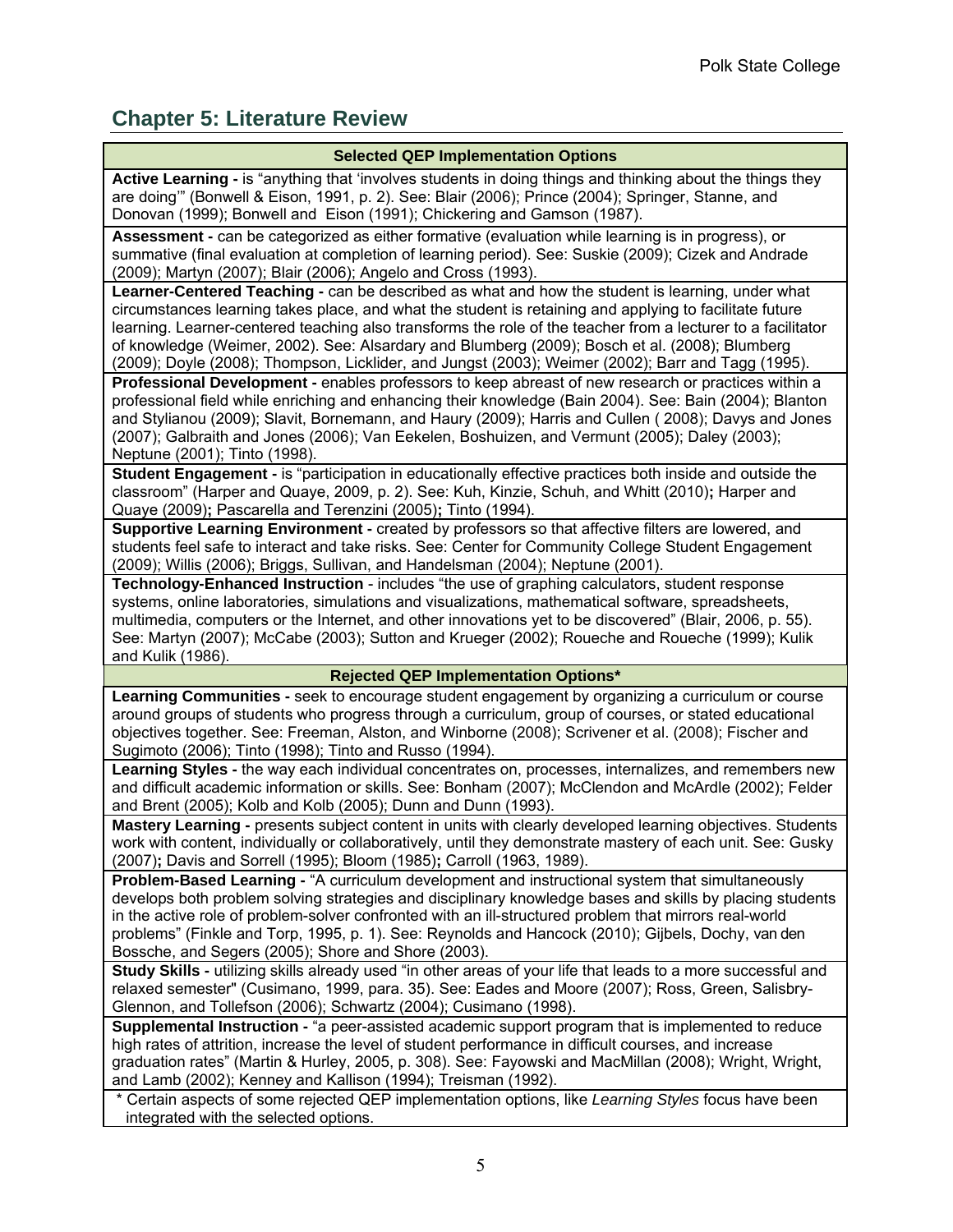# **Chapter 6: Implementation**

Because one of the primary objectives of the QEP is to improve student learning in MAT 1033, mathematics professors will be transitioning toward more learner-centered teaching methodologies. Weimer (2002) proposed five dimensions of learner-centered teaching:

- 1. The function of content "…join content and learning in a dynamic relationship that benefits content acquisition and learner development…stop "covering" content and start "using" it to accomplish learner-centered objectives" (Weimer, 2002, p. 71).
- 2. The role of the instructor "Current instructional practice often finds us in the spotlight, at the center of the action, but our persistent position there compromises the learning potential of students. We need to move to a no less important but much more facilitative role" (Weimer, 2002, p. 94).
- 3. The responsibility for learning "…the locus of the change shifts to action required of students. They must accept the responsibility for learning. This involves developing the intellectual maturity, learning skills, and awareness necessary to function as independent, autonomous learners. The faculty contribution to this process is creating and maintaining conditions that promote student growth and movement toward autonomy" (Weimer, 2002, p. 95).
- 4. The processes and purposes of assessment Assessment activities are "used not just to generate grades, but to promote learning as well" (Weimer, 2002, p. 145).
- 5. The balance of power "In most college classrooms, power, authority, and control remain firmly and almost exclusively in the hands of teachers. It is part of what continues to make instruction very teacher centered and what makes many students disinterested in learning" (Weimer, 2002, p. 45).

| <b>Implementation Overview</b> |                                                                                                                                           |                                   |                                   |                                     |                                              |  |  |  |  |  |
|--------------------------------|-------------------------------------------------------------------------------------------------------------------------------------------|-----------------------------------|-----------------------------------|-------------------------------------|----------------------------------------------|--|--|--|--|--|
| <b>Term</b>                    | <b>Estimated Portion of</b><br><b>MAT 1033 Sections</b>                                                                                   | <b>Estimated N</b><br>of Sections | <b>Estimated N</b><br>of Students | <b>Including</b><br><b>Adjuncts</b> | <b>Including</b><br>Online<br><b>Classes</b> |  |  |  |  |  |
| <b>Fall 2010</b>               | 2 sections (see Note 1)                                                                                                                   | $\overline{2}$                    | 44                                | No.                                 | No.                                          |  |  |  |  |  |
| Spring 2011                    | 30% of sections                                                                                                                           | 12                                | 264                               | No.                                 | No.                                          |  |  |  |  |  |
| Summer 2011                    | TBD (see Note 2)                                                                                                                          | 5                                 | 110                               | No.                                 | No                                           |  |  |  |  |  |
| <b>Fall 2011</b>               | 45% of sections                                                                                                                           | 22                                | 484                               | <b>Yes</b>                          | Yes                                          |  |  |  |  |  |
| Spring 2012                    | 60% of sections                                                                                                                           | 25                                | 550                               | Yes                                 | Yes                                          |  |  |  |  |  |
| Summer 2012                    | TBD (see Note 2)                                                                                                                          | 10                                | 220                               | Yes                                 | Yes                                          |  |  |  |  |  |
| <b>Fall 2012</b>               | 75% of sections                                                                                                                           | 37                                | 814                               | Yes                                 | Yes                                          |  |  |  |  |  |
| Spring 2013                    | At least 75% of sections                                                                                                                  | 31                                | 682                               | Yes                                 | Yes                                          |  |  |  |  |  |
|                                | Continue with at least 75% each fall and spring term with professors teaching their first<br>redesigned class in the fall or spring only. |                                   |                                   |                                     |                                              |  |  |  |  |  |
| Note 1: Piloting materials     | Note 2: Only professors who taught MAT 1033 in the fall or spring                                                                         |                                   |                                   |                                     |                                              |  |  |  |  |  |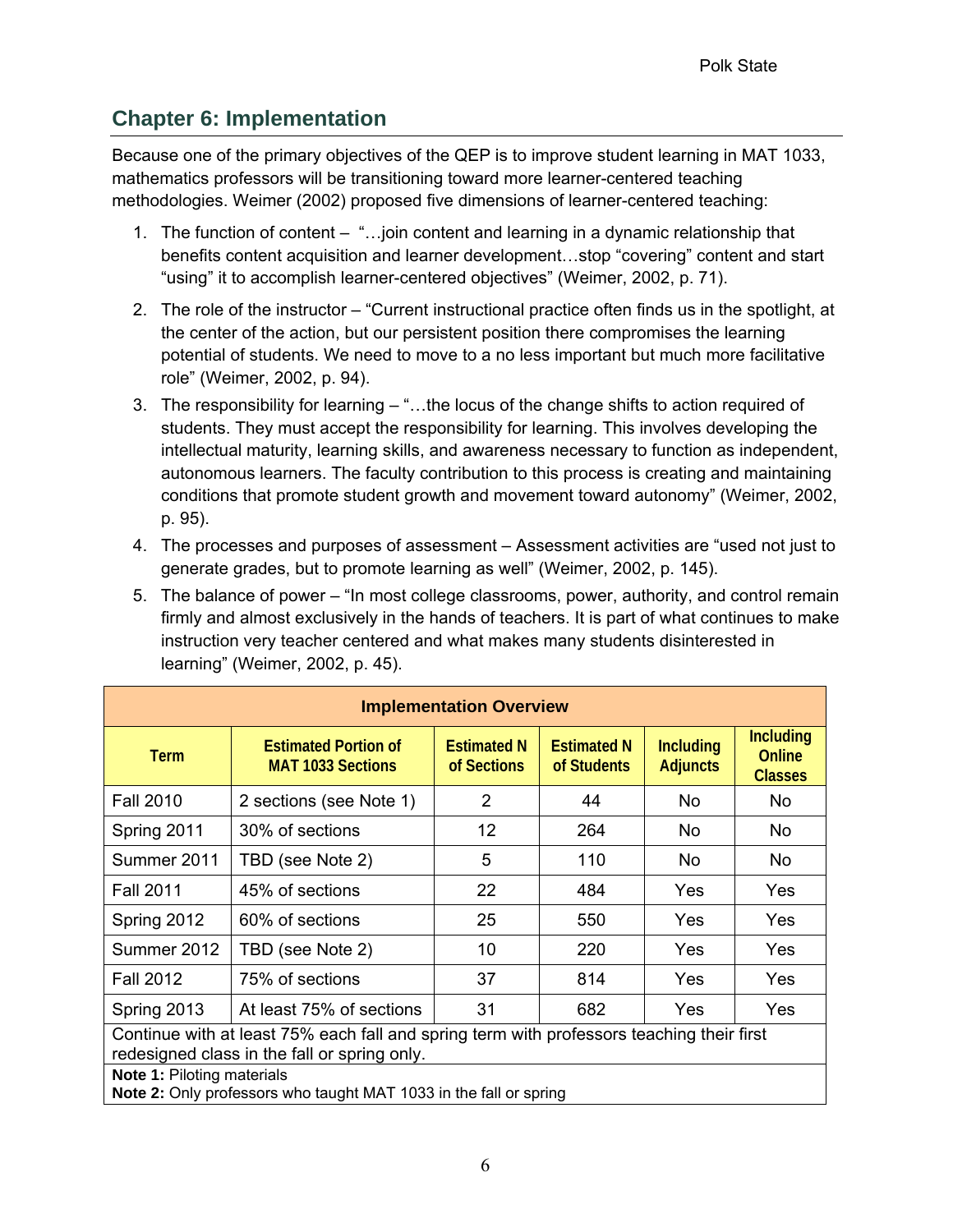# **Chapter 7: Timeline**

Presented below is a summary of the implementation of the main activities described in Chapter 6.

#### **Pilot Implementation 2010-2011**

- Fall: QEP awareness rollout at Fall Convocation.
	- Initial training of mathematics faculty.
	- Pilot toolbox materials in two classes.
	- Lunch and Learn series begins and continues every fall and spring.
	- Professional development begins: in-house, local and national conferences.
	- Library purchases QEP materials, creates library guides, and designs displays.
	- Joint meetings take place (Student Services and Mathematics Department; TLCC and Mathematics Department). These continue every fall and spring.
	- Early Warning System logistics are reviewed.
	- Various college-wide activities to support QEP begin.
	- Electronic QEP newsletter is issued.
- Spring: 30% of classes begin learner-centered teaching.
	- Bridge-Building Sessions begin and continue every fall and spring.
	- Professional development begins: guest speaker, local and national conferences.
	- Early Warning System is implemented.
	- Redesigned tutor training begins.
	- Library maintains displays and updates QEP-related resources.
- Summer: Review and evaluation of first year of QEP commences.
	- Learner-centered teaching training continues each summer.

## **QEP Rollout Phase 2011-2012**

The percentage of classes scheduled for learner-centered teaching in the fall increases to 45%, and part-time and online classes are added. In the spring term, 60% of the classes will be scheduled for learner-centered teaching. All other activities continue.

## **QEP Rollout Phase 2012-2013**

The percentage of classes scheduled for learner-centered teaching in the fall increases to 75% and will remain at least 75% for the duration of the implementation. All other activities continue.

## **QEP Rollout – Remainder of Implementation**

Same as the previous years; maintaining an implementation of at least 75%.

The timeline on the following two pages (Table 7-1: Implementation Activities and Timeline) shows the QEP implementation detail associated with six academic years from plan development and pilot implementation (2010-2011) to compilation of the 5-year report for review by SACS-COC (Fall 2016). The legend in the shaded upper-left portion of the table header provides the key to activity codes used to depict the character of the activities scheduled across the term sequence of each academic year (AY).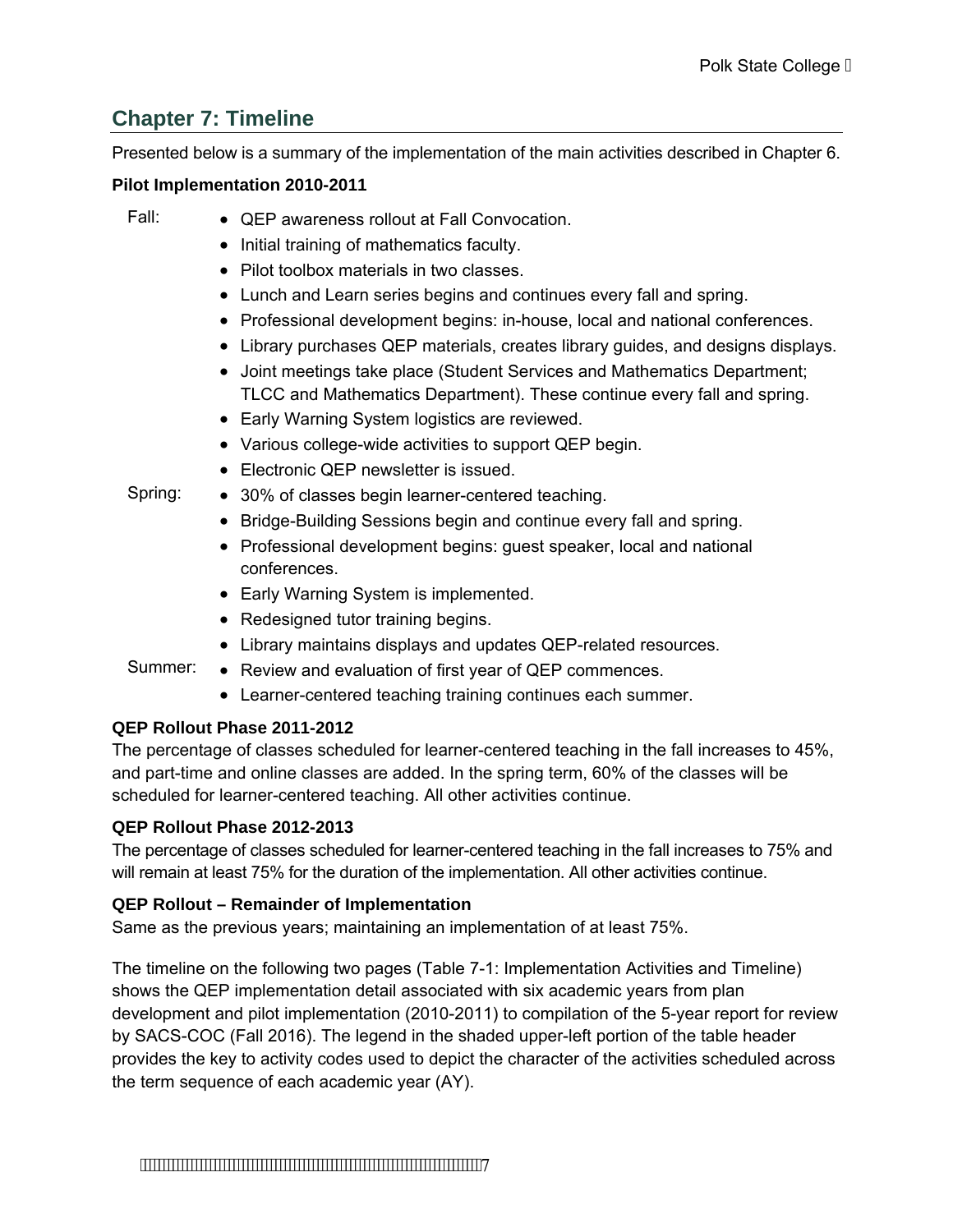### **Table 7-1: QEP Implementation Activities and Timeline**

| <b>Description</b>                                              |                                       | 2010                     |                | AY 2010/11               |                          |                | AY 2011/12     |                          |                | AY 2012/13               |                          |                            | AY 2013/14               |              |                                      | AY 2014/15               |              |                          | AY 2015/16               |              |                |
|-----------------------------------------------------------------|---------------------------------------|--------------------------|----------------|--------------------------|--------------------------|----------------|----------------|--------------------------|----------------|--------------------------|--------------------------|----------------------------|--------------------------|--------------|--------------------------------------|--------------------------|--------------|--------------------------|--------------------------|--------------|----------------|
| Legend: A=As Needed; C=Create;<br>R=Review; U=Update; X=Execute |                                       | Summer                   | $\overline{E}$ | Spring                   | Summer                   | Fall           | Spring         | Summer                   | Fall           | Spring                   | Summer                   | $\overline{\overline{16}}$ | Spring                   | Summer       | $\overline{\overline{\overline{B}}}$ | Spring                   | Summer       | $\overline{E}$           | Spring                   | Summer       | Fall 2016      |
|                                                                 | <b>Estimated Number of Sections</b>   | 0                        | 2              | 12                       | 5                        | 22             | 25             | 10                       | 37             | 31                       | 12                       | 37                         | 31                       | 12           | 37                                   | 31                       | 12           | 37                       | 31                       | 12           | <b>TBD</b>     |
| MAT 1033<br>Instruction                                         | <b>Estimated Number of Students</b>   | $\overline{0}$           | 44             | 264                      | 110                      | 484            | 550            | 220                      | 814            | 682                      | 264                      | 814                        | 682                      | 264          | 814                                  | 682                      | 264          | 814                      | 682                      | 264          | <b>TBD</b>     |
|                                                                 | Full-Time Faculty Involved            | $\overline{0}$           | 2              | 8                        | <b>TBD</b>               | 10             | 10             | <b>TBD</b>               | 12             | 12                       | <b>TBD</b>               | 14                         | 14                       | <b>TBD</b>   | 16                                   | 16                       | <b>TBD</b>   | 18                       | 18                       | <b>TBD</b>   | <b>TBD</b>     |
|                                                                 | Part-Time Faculty Involved            | $\Omega$                 | $\Omega$       | $\Omega$                 | <b>TBD</b>               | $\overline{2}$ | $\overline{2}$ | <b>TBD</b>               | $\overline{4}$ | 4                        | <b>TBD</b>               | 6                          | 6                        | <b>TBD</b>   | 6                                    | 6                        | <b>TBD</b>   | 6                        | 6                        | <b>TBD</b>   | <b>TBD</b>     |
|                                                                 | Align Final Exam to Course Objectives | X                        |                |                          | $\blacksquare$           |                |                |                          |                | $\overline{a}$           | $\blacksquare$           | $\mathsf{R}$               | L.                       |              |                                      | $\overline{\phantom{a}}$ |              |                          | $\overline{a}$           |              | $\blacksquare$ |
|                                                                 | Prepare for Fall Convocation on QEP   | X                        |                |                          |                          |                | $\overline{a}$ | $\overline{\phantom{a}}$ |                | $\overline{\phantom{a}}$ | X                        |                            | $\overline{a}$           |              |                                      | $\sim$                   |              |                          | $\overline{\phantom{0}}$ | X            |                |
|                                                                 | Focus Fall Convocation on QEP         | $\blacksquare$           | Χ              | $\sim$                   |                          |                | $\overline{a}$ |                          |                | $\overline{\phantom{a}}$ |                          | X                          | $\overline{\phantom{a}}$ |              |                                      | $\blacksquare$           |              |                          |                          |              | $\sf X$        |
|                                                                 | Faculty/Program Director Workshop     | $\overline{a}$           | X              |                          |                          |                |                |                          |                |                          |                          |                            | ۳                        |              |                                      | $\sim$                   |              |                          |                          |              |                |
|                                                                 | Acquire QEP-relevant resources        | X                        |                | U                        | U                        |                | U              | U                        | U              | U                        | U                        | U                          | U                        | U            | U                                    | U                        |              | U                        | U                        | U            | <b>TBD</b>     |
|                                                                 | <b>TLCC Math Tutor Training</b>       | $\blacksquare$           | R              | X                        | $\overline{\phantom{0}}$ | Χ              | $\sf X$        |                          | X              | $\sf X$                  |                          | X                          | X                        |              | X                                    | $\sf X$                  |              | X                        | X                        |              | <b>TBD</b>     |
| Libraries<br>and TLCC                                           | <b>QEP-focused Displays</b>           | $\blacksquare$           | C              | U                        | U                        | U              | U              | U                        | U              | U                        | U                        | U                          | U                        | U            | U                                    | U                        | U            | U                        | U                        | U            | <b>TBD</b>     |
|                                                                 | Library Class Guide for MAT 1033      | $\overline{\phantom{a}}$ | Ć              | U                        | U                        | U              | U              | U                        | U              | U                        | U                        | U                          | U                        | U            | U                                    | U                        | U            | U                        | U                        | U            | <b>TBD</b>     |
|                                                                 | The Teaching Professor Conference     | X                        |                |                          | X                        |                | $\blacksquare$ | X                        |                |                          | X                        |                            | $\overline{\phantom{a}}$ | X            |                                      | $\overline{\phantom{a}}$ | X            |                          | $\overline{\phantom{a}}$ | X            | $\blacksquare$ |
|                                                                 | The Learning College Summit Conf.     | X                        |                |                          | X                        |                |                | X                        |                |                          | X                        |                            | L.                       | X            |                                      | $\ddot{\phantom{1}}$     | Χ            |                          | $\overline{\phantom{a}}$ | X            |                |
|                                                                 | Rubric Discussion Videoconference     | $\blacksquare$           | X              |                          |                          |                |                |                          |                |                          |                          |                            | $\overline{\phantom{0}}$ |              |                                      | $\blacksquare$           |              |                          | $\blacksquare$           |              |                |
|                                                                 | Learner-centered Rubric Workshop      |                          | Χ              |                          | X                        |                |                | X                        |                |                          | X                        |                            |                          | X            |                                      | $\overline{\phantom{a}}$ | Χ            |                          | $\overline{a}$           | X            |                |
| Professional Development                                        | <b>AMATYC Conference</b>              |                          | Χ              |                          | $\overline{\phantom{a}}$ | Χ              |                |                          | X              |                          |                          | X                          | $\overline{\phantom{0}}$ |              | Χ                                    | $\overline{\phantom{a}}$ |              | Χ                        | $\overline{a}$           |              | <b>TBD</b>     |
|                                                                 | <b>FTYCMA Conference</b>              |                          | Χ              |                          | $\overline{a}$           | Χ              |                |                          | X              |                          |                          | X                          |                          |              | Χ                                    |                          |              | Χ                        |                          |              | <b>TBD</b>     |
|                                                                 | Learner-centered Syllabi Development  | $\overline{\phantom{a}}$ | Χ              | $\overline{\phantom{a}}$ | $\mathsf{R}$             |                | $\overline{a}$ | $\mathsf{R}$             |                |                          | $\mathsf{R}$             |                            | L.                       | $\mathsf{R}$ |                                      | $\overline{\phantom{a}}$ | $\mathsf{R}$ | $\overline{\phantom{a}}$ | $\overline{\phantom{a}}$ | $\mathsf{R}$ |                |
|                                                                 | College-wide Lunch and Learn Series   |                          | Χ              | X                        | $\overline{\phantom{a}}$ | Χ              | $\pmb{\times}$ | $\overline{\phantom{0}}$ | X              | X                        | $\overline{\phantom{0}}$ | X                          | X                        |              | X                                    | $\sf X$                  |              | X                        | $\sf X$                  |              | <b>TBD</b>     |
|                                                                 | Instructional technology workshops    | $\blacksquare$           | Α              | A                        | A                        | A              | A              | A                        | A              | A                        | A                        | A                          | A                        | A            | A                                    | A                        | A            | A                        | A                        | A            | <b>TBD</b>     |
|                                                                 | <b>Bridge-Building Sessions</b>       | $\overline{\phantom{a}}$ |                | X                        | $\overline{\phantom{a}}$ | Χ              | $\sf X$        | $\overline{\phantom{0}}$ | $\sf X$        | $\sf X$                  | $\overline{\phantom{m}}$ | X                          | X                        |              | X                                    | $\sf X$                  |              | $\sf X$                  | X                        |              | <b>TBD</b>     |
|                                                                 | Learner-centered Pedagogy Workshop    |                          |                | A                        | A                        | A              | $\overline{A}$ | А                        | A              | A                        | A                        | A                          | A                        | A            | A                                    | A                        | Α            | A                        | A                        | Α            | <b>TBD</b>     |
|                                                                 | MAA/FTYCMA joint meeting              |                          |                | Χ                        |                          |                | X              |                          |                | Χ                        |                          |                            | X                        |              |                                      | X                        |              |                          | X                        |              |                |
|                                                                 | College-wide QEP Topics Workshop      |                          |                | Χ                        |                          |                | Χ              |                          |                | X                        |                          |                            | X                        |              |                                      | X                        |              |                          | Χ                        |              |                |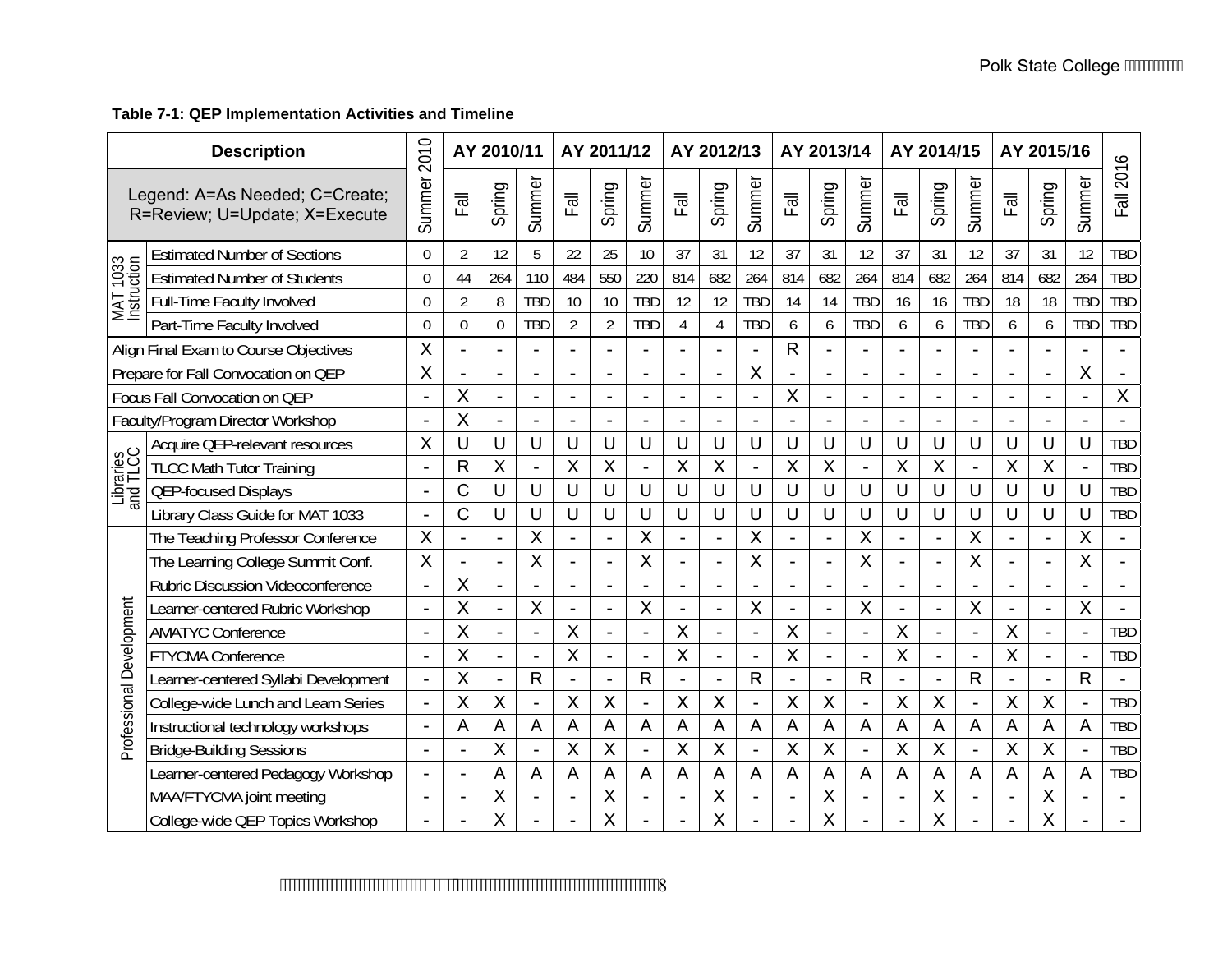| <b>Description</b>                                              |                                                                              | 2010                     |                         | AY 2010/11              |                          |                         | AY 2011/12                |                          |                           | AY 2012/13                |                          |                           | AY 2013/14               |                           |                           | AY 2014/15                |                         |                         | AY 2015/16                |                         |                |
|-----------------------------------------------------------------|------------------------------------------------------------------------------|--------------------------|-------------------------|-------------------------|--------------------------|-------------------------|---------------------------|--------------------------|---------------------------|---------------------------|--------------------------|---------------------------|--------------------------|---------------------------|---------------------------|---------------------------|-------------------------|-------------------------|---------------------------|-------------------------|----------------|
| Legend: A=As Needed; C=Create;<br>R=Review; U=Update; X=Execute |                                                                              | Summer                   | $E_{\overline{a}}$      | Spring                  | Summer                   | Fall                    | Spring                    | Summer                   | Fall                      | Spring                    | Summer                   | Fall                      | Spring                   | Summer                    | Fall                      | Spring                    | Summer                  | $\mathbb{E}$            | Spring                    | Summer                  | 2016           |
|                                                                 | Review and Apply Prior Term's Assessments                                    |                          |                         |                         | $\sf X$                  | X                       | $\pmb{\times}$            | $\sf X$                  | $\boldsymbol{\mathsf{X}}$ | $\sf X$                   | $\sf X$                  | $\boldsymbol{\mathsf{X}}$ | $\sf X$                  | $\boldsymbol{\mathsf{X}}$ | $\sf X$                   | $\mathsf{X}$              | $\sf X$                 | $\sf X$                 | $\boldsymbol{\mathsf{X}}$ | $\mathsf{X}$            | $\mathsf{X}$   |
|                                                                 | First day strategies                                                         | $\overline{C}$           | U                       | U                       | U                        | U                       | U                         | U                        | U                         | U                         | U                        | U                         | U                        | U                         | U                         | U                         | $\cup$                  | U                       | U                         | U                       | <b>TBD</b>     |
| Toolboxes                                                       | Clicker questions                                                            | C                        | U                       | U                       | U                        | U                       | U                         | U                        | U                         | U                         | U                        | U                         | U                        | U                         | U                         | U                         | U                       | U                       | U                         | U                       | TBD            |
|                                                                 | Learner-centered math activities                                             | $\mathsf{C}$             | U                       | U                       | U                        | U                       | U                         | U                        | U                         | U                         | U                        | U                         | U                        | U                         | U                         | U                         | U                       | $\cup$                  | U                         | U                       | TBD            |
|                                                                 | Submit Documentation to Support the<br>Selected Status forms to QEP Director |                          | X                       | $\blacksquare$          | X                        |                         | $\overline{a}$            | X                        |                           | Ĭ.                        | X                        |                           | $\overline{a}$           | X                         |                           | $\overline{a}$            | X                       |                         |                           | X                       |                |
| Math Faculty                                                    | Submit Syllabus for MAT 1033 course<br>to QEP Director                       |                          | X                       | X                       | X                        | X                       | X                         | X                        | X                         | X                         | X                        | X                         | X                        | X                         | X                         | X                         | X                       | X                       | X                         | X                       |                |
|                                                                 | Submit Planning for Transformation<br>exercise to QEP Director               |                          | X                       |                         | $\sf X$                  |                         | $\overline{a}$            | $\times$                 |                           |                           | X                        |                           |                          | X                         |                           | $\overline{a}$            | $\sf X$                 |                         |                           | X                       |                |
|                                                                 | <b>QEP Materials Disseminated at New</b><br><b>Student Orientation</b>       |                          |                         | X                       | X                        | X                       | X                         | X                        | X                         | X                         | X                        | X                         | X                        | X                         | X                         | X                         | X                       | X                       | X                         | X                       | TBD            |
| College-wide Activities                                         | <b>QEP Materials disseminated at Student</b><br>Information Tables           |                          |                         | X                       | X                        | X                       | X                         | X                        | X                         | $\boldsymbol{\mathsf{X}}$ | $\mathsf{X}$             | X                         | X                        | X                         | $\boldsymbol{\mathsf{X}}$ | $\boldsymbol{\mathsf{X}}$ | X                       | X                       | X                         | X                       | TBD            |
|                                                                 | <b>QEP Materials Disseminated at</b><br>Welcome Back Week                    |                          | Χ                       | X                       | $\overline{\phantom{a}}$ | X                       | X                         |                          | X                         | X                         |                          | X                         | X                        |                           | X                         | X                         |                         | X                       | X                         |                         | <b>TBD</b>     |
|                                                                 | <b>Electronic QEP Newsletter</b>                                             | $\blacksquare$           | X                       | $\overline{X}$          | $\sf X$                  | $\overline{\mathsf{X}}$ | $\overline{\mathsf{X}}$   | X                        | $\sf X$                   | $\mathsf{X}$              | $\sf X$                  | X                         | $\mathsf{X}$             | $\overline{\mathsf{X}}$   | X                         | $\overline{\mathsf{X}}$   | $\mathsf{X}$            | $\overline{\mathsf{X}}$ | $\sf X$                   | $\sf X$                 | TBD            |
|                                                                 | <b>Poetry Contest</b>                                                        |                          | X                       |                         |                          |                         |                           |                          |                           |                           |                          |                           |                          |                           |                           |                           |                         |                         |                           |                         |                |
|                                                                 | Performance of the Play Proof                                                | $\blacksquare$           | $\overline{\mathsf{X}}$ | $\blacksquare$          | $\overline{a}$           |                         |                           |                          |                           |                           |                          |                           | $\blacksquare$           |                           |                           | $\blacksquare$            |                         |                         | $\blacksquare$            |                         | $\sim$         |
|                                                                 | 4-1-1 Reading Program (Math Book)                                            |                          | X                       |                         | $\overline{a}$           | X                       | $\blacksquare$            | ÷,                       | $\boldsymbol{\mathsf{X}}$ | $\blacksquare$            |                          | $\boldsymbol{\mathsf{X}}$ | $\blacksquare$           |                           | X                         | $\blacksquare$            |                         | $\overline{\mathsf{X}}$ | $\blacksquare$            |                         | <b>TBD</b>     |
|                                                                 | Joint Student Services/math faculty meeting                                  | $\blacksquare$           | X                       | $\overline{X}$          | $\blacksquare$           | X                       | $\mathsf{X}$              | $\blacksquare$           | $\overline{X}$            | $\overline{X}$            |                          | $\overline{X}$            | X                        |                           | X                         | X                         |                         | $\overline{X}$          | $\sf X$                   |                         | <b>TBD</b>     |
|                                                                 | Joint TLCC tutors/math faculty meeting                                       | $\overline{\phantom{a}}$ | X                       | $\overline{\mathsf{X}}$ |                          | X                       | $\mathsf{X}$              |                          | $\overline{\mathsf{X}}$   | $\mathsf{X}$              |                          | $\overline{\mathsf{X}}$   | $\overline{\mathsf{X}}$  |                           | X                         | $\mathsf{X}$              |                         | X                       | $\sf X$                   |                         | <b>TBD</b>     |
|                                                                 | Professional Development Committee                                           | $\blacksquare$           | Ċ                       | X                       | $\overline{\phantom{a}}$ | X                       | $\boldsymbol{\mathsf{X}}$ | $\overline{\phantom{a}}$ | $\sf X$                   | $\mathsf{X}$              | $\blacksquare$           | $\sf X$                   | $\overline{X}$           |                           | X                         | $\mathsf{X}$              |                         | X                       | $\mathsf X$               |                         | <b>TBD</b>     |
|                                                                 | <b>QEP Advisory Committee</b>                                                |                          | C                       | $\overline{\mathsf{x}}$ | $\overline{\phantom{a}}$ | X                       | $\overline{X}$            | $\blacksquare$           | $\overline{X}$            | $\overline{\mathsf{x}}$   | $\overline{\phantom{a}}$ | $\overline{\mathsf{x}}$   | $\overline{\mathsf{x}}$  |                           | X                         | $\overline{\mathsf{x}}$   |                         | $\overline{\mathsf{x}}$ | $\overline{\mathsf{X}}$   |                         | <b>TBD</b>     |
|                                                                 | Apply Early Warning System for MAT 1033                                      | $\blacksquare$           | R                       | $\overline{\mathsf{x}}$ | $\overline{\mathsf{x}}$  | $\overline{\mathsf{x}}$ | $\overline{\mathsf{x}}$   | $\overline{\mathsf{x}}$  | $\overline{X}$            | $\overline{\mathsf{x}}$   | $\overline{\mathsf{x}}$  | $\overline{X}$            | $\overline{\mathsf{X}}$  | $\overline{X}$            | $\overline{\mathsf{x}}$   | $\overline{\mathsf{X}}$   | $\overline{\mathsf{x}}$ | $\overline{\mathsf{x}}$ | $\overline{X}$            | $\overline{\mathsf{X}}$ | <b>TBD</b>     |
|                                                                 | Publish Annual QEP Summary Report                                            |                          |                         |                         |                          | X                       |                           | ÷,                       | $\boldsymbol{\mathsf{X}}$ |                           |                          | $\overline{\mathsf{x}}$   |                          |                           | X                         | $\blacksquare$            |                         | $\overline{\mathsf{x}}$ | ÷,                        |                         | $\pmb{\times}$ |
|                                                                 | Com. Coll. Survey of Student Engagement                                      | $\blacksquare$           | R                       | L,                      |                          |                         |                           |                          |                           | X                         |                          | $\mathsf{R}$              | $\overline{\phantom{0}}$ |                           |                           |                           |                         |                         | $\pmb{\mathsf{X}}$        |                         | ${\sf R}$      |
|                                                                 | MAT 1033 Report as part of 5-year Review                                     |                          |                         |                         |                          |                         |                           |                          |                           |                           |                          | $\overline{\mathsf{X}}$   |                          |                           |                           |                           |                         |                         |                           |                         | $\overline{X}$ |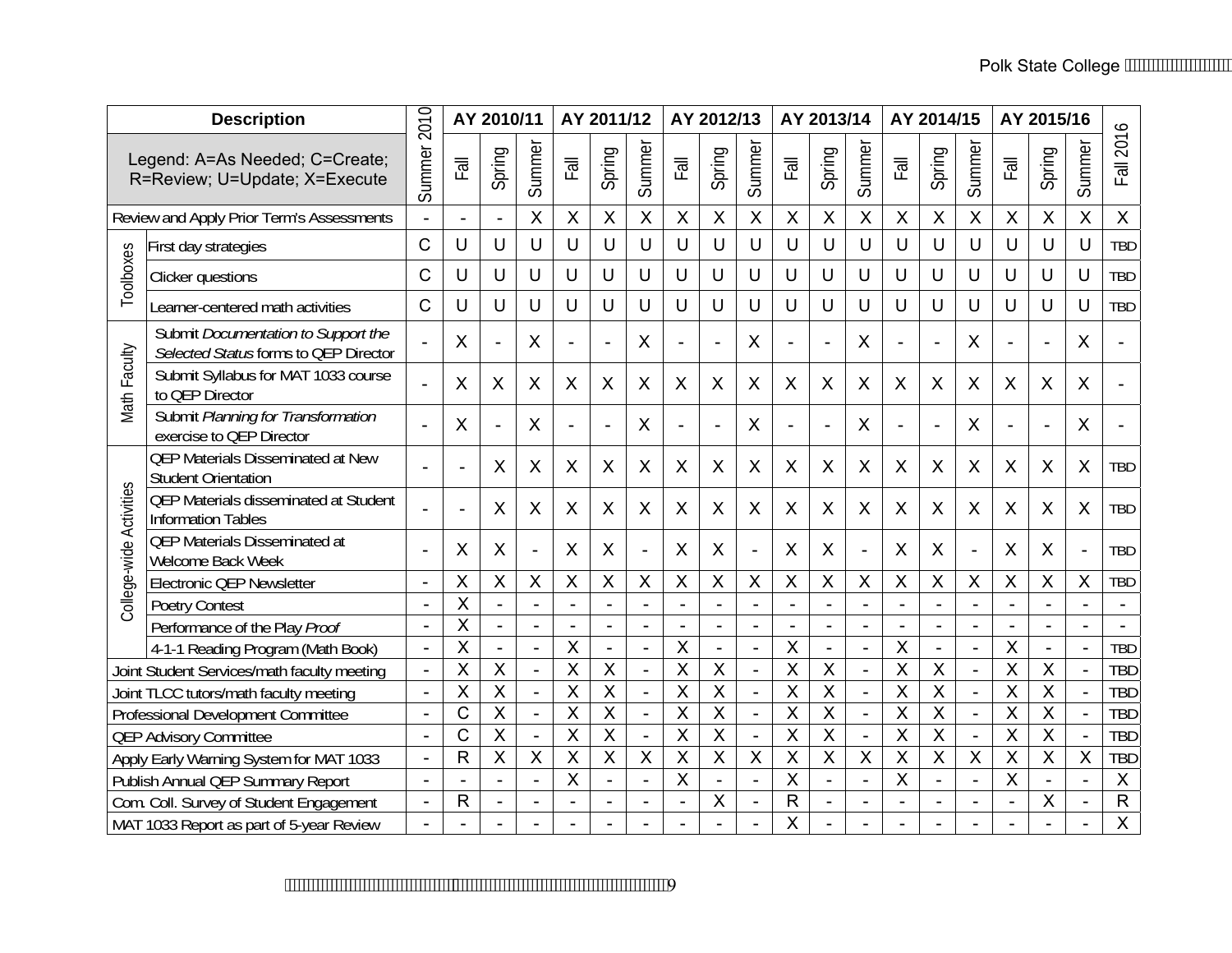# **Chapter 8: Organizational Structure**

As the College moves from planning and development to implementation, the figure below illustrates the proposed relationships among the various organizational components responsible for the implementation of the QEP. In this structural representation, solid lines indicate functional relationships while dashed lines represent collaborative relationships.



10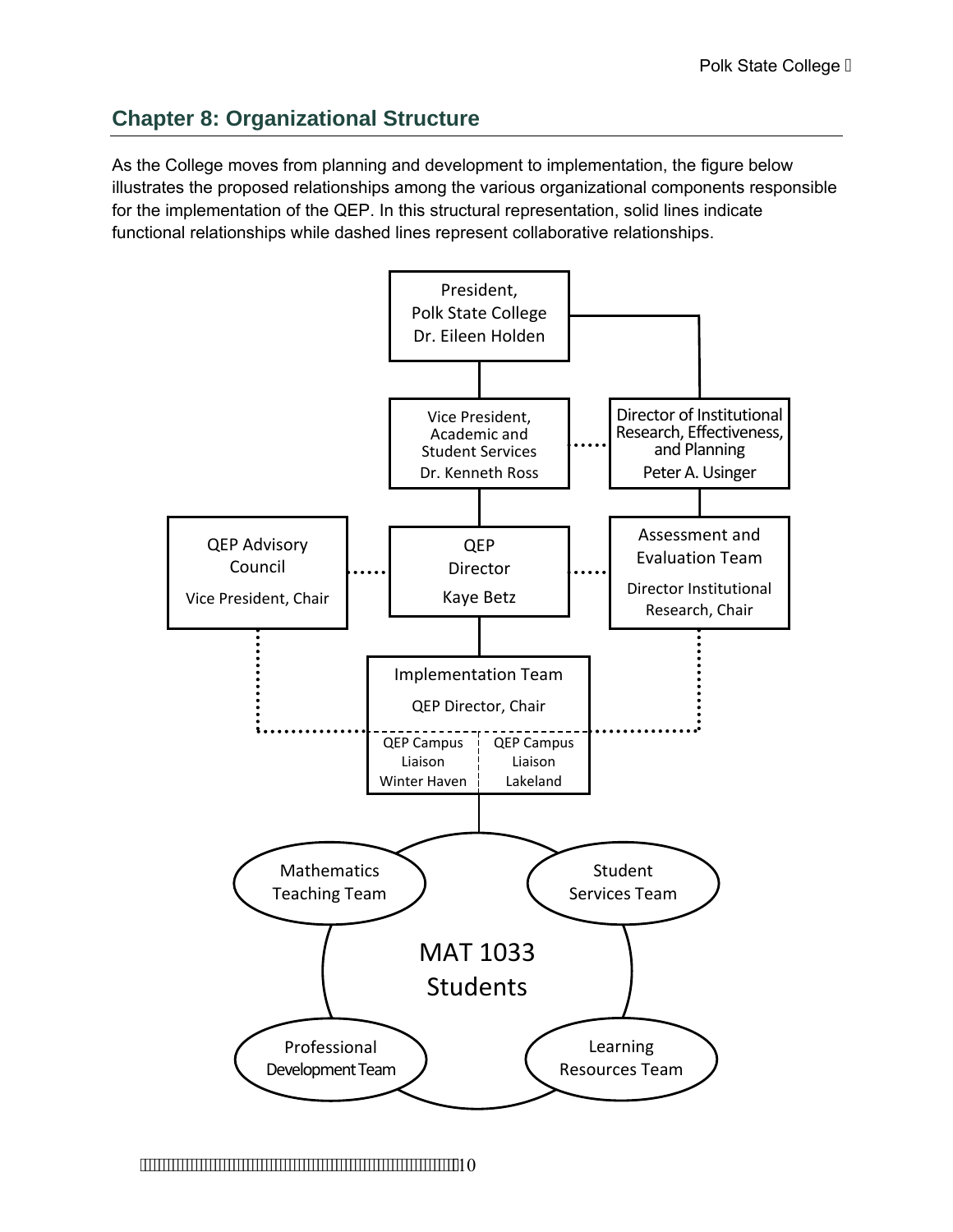# **Chapter 9: Resources**

| <b>Academic Year (AY) Fall, Spring, Summer</b><br><b>Summer</b><br><b>Activity</b> |                                                          |          |          |          |                                                              |           | <b>Total</b> |                                                                                   |             |
|------------------------------------------------------------------------------------|----------------------------------------------------------|----------|----------|----------|--------------------------------------------------------------|-----------|--------------|-----------------------------------------------------------------------------------|-------------|
|                                                                                    |                                                          | 2010     | 2010-11  | 2011-12  | 2012-13                                                      | 2013-14   | 2014-15      | 2015-16                                                                           |             |
| 1.                                                                                 | Faculty development:<br>In-House workshops               | \$0      | \$5,300  | \$5,300  | \$5,300                                                      | \$5,300   | \$5,300      | \$5,300                                                                           | \$31,800    |
| 2.                                                                                 | Faculty development:<br><b>Local Conferences</b>         | \$0      | \$2,400  | \$2,400  | \$2,400                                                      | \$2,400   | \$2,400      | \$2,400                                                                           | \$14,400    |
| 3.                                                                                 | Faculty development:<br><b>National Conferences</b>      | \$6,000  | \$9,000  | \$9,000  | \$9,000                                                      | \$9,000   | \$9,000      | \$9,000                                                                           | \$60,000    |
| 4.                                                                                 | Faculty/staff: in-district and<br>out-of-district travel | \$1,500  | \$1,500  | \$1,500  | \$1,500                                                      | \$1,500   | \$1,500      | \$1,500                                                                           | \$10,500    |
| 5.                                                                                 | Stipend for mathematics<br>faculty                       | \$0      | \$6,600  | \$19,800 | \$26,400                                                     | \$33,000  | \$36,300     | \$39,600                                                                          | \$161,700   |
| 6.                                                                                 | Staff supplemental sections                              | \$0      | \$11,550 | \$26,400 | \$37,950                                                     | \$37,950  | \$37,950     | \$37,950                                                                          | \$189,750   |
| 7.                                                                                 | Student assessments and<br>surveys                       | \$0      | \$1,000  | \$1,000  | \$7,400                                                      | \$1,000   | \$1,000      | \$7,400                                                                           | \$18,800    |
| 8.                                                                                 | Consultants                                              | \$3,000  | \$5,000  | \$2,500  | \$2,500                                                      | \$2,500   | \$2,500      | \$2,500                                                                           | \$20,500    |
| 9.                                                                                 | Professional organization<br>membership                  | \$0      | \$500    | \$500    | \$500                                                        | \$500     | \$500        | \$500                                                                             | \$3,000     |
| 10.                                                                                | Instructional technology                                 | \$0      | \$3,200  | \$3,200  | \$3,200                                                      | \$3,200   | \$3,200      | \$3,200                                                                           | \$19,200    |
| 11.                                                                                | Workshop materials                                       | \$500    | \$2,000  | \$4,000  | \$3,000                                                      | \$2,000   | \$1,000      | \$1,000                                                                           | \$13,500    |
| 12.                                                                                | Management and<br>administrative staff                   | \$24,067 | \$96,266 | \$96,266 | \$96,266                                                     | \$96,266  | \$96,266     | \$96,266                                                                          | \$601,663   |
| 13.                                                                                | Printing, office supplies, and<br>postage                | \$500    | \$750    | \$750    | \$750                                                        | \$750     | \$750        | \$750                                                                             | \$5,000     |
| 14.                                                                                | College community<br>awareness program                   | \$67,855 | \$2,000  | \$2,000  | \$2,000                                                      | \$2,000   | \$2,000      | \$2,000                                                                           | \$79,855    |
| 15.                                                                                | New facilities, remodeling,<br>renovation                |          |          |          | requests – See projected implementation cost detail for #15. |           |              | Future Capital Improvement Program (CIP) and Public Capital Outlay (PECO) funding |             |
| \$103,422<br>\$147,066<br>\$174,616<br><b>TOTALS</b>                               |                                                          |          |          |          | \$198,166                                                    | \$197,366 | \$199,666    | \$209,366                                                                         | \$1,229,668 |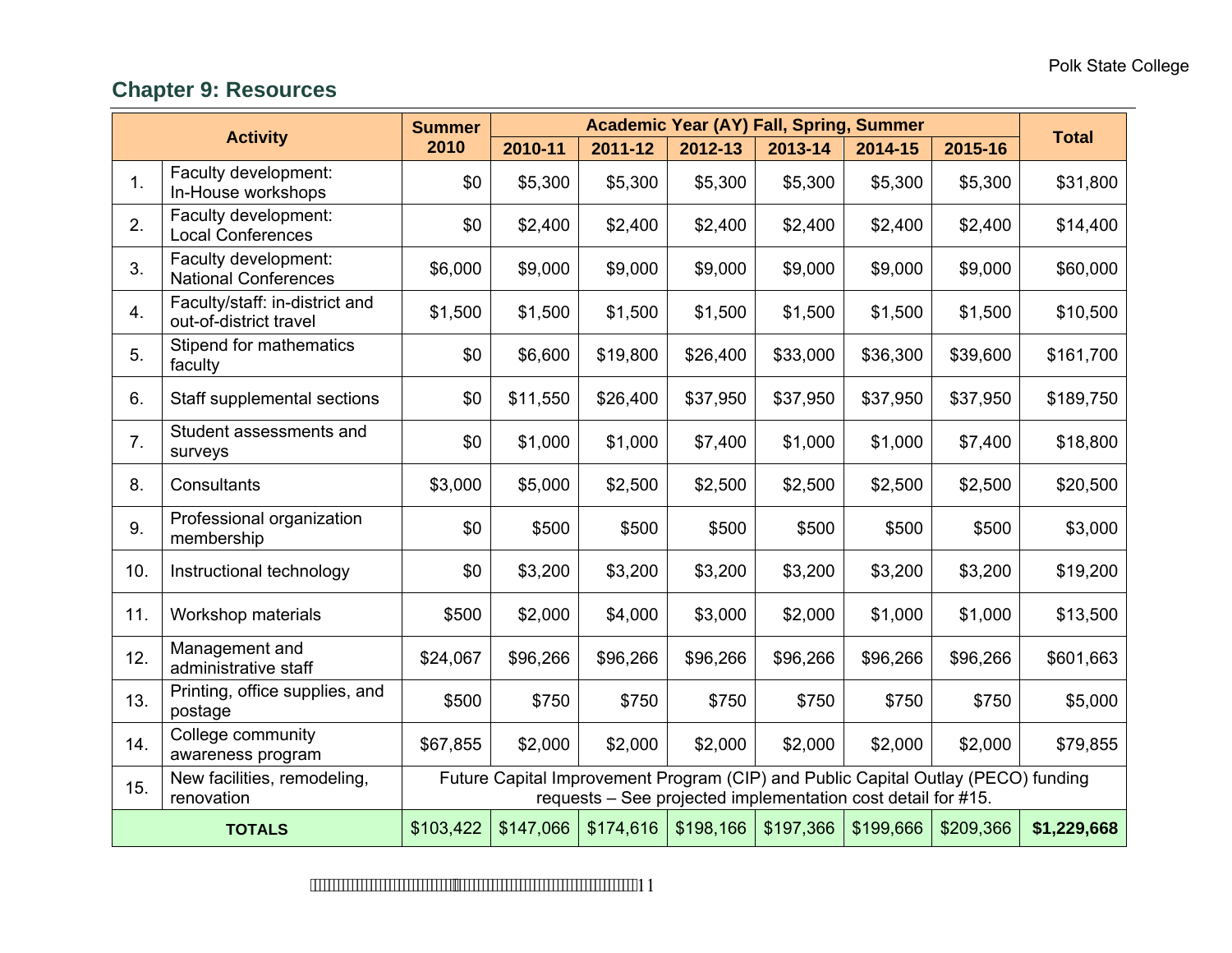# **Chapter 10: Assessment**

The results of all QEP-related measures will be aggregated into an additional QEP-specific IE report module, displaying the following key areas of evaluation:

- Direct outcomes assessment of course-specific student learning outcomes via standard departmental tests, administered to students at the end of each term.
- Assessment support measures that capture student pass rates in MAT 1033 and subsequent student success, specifically across math and science courses annually.
- Comparative assessment data that will track MAT 1033 success rates and goal attainment in ranking and percentage points across the Florida College System.
- Student perceptions of instruction, educational support areas, and the college environment as a whole via combinations of end-of-term and annual student surveys.
- Faculty perceptions of classroom instruction and activities as expressed in the results of instructor self-assessments using learner-centered teaching rubrics.
- Gap analysis between student's course performance, student perceptions, and instructor self-assessments to inform the continuous development process.
- Auxiliary faculty engagement measures are compiled to track meeting, workshop, and conference participation of instructors across a variety of settings.

The figure below depicts the typical annual assessment timeline for the duration of the QEP. Table 10.1 on the following pages provides an overview of all key QEP assessment measures.

| <b>Input</b>                                 |   | <b>Time</b> |               | <b>Output</b>                  |  |  |
|----------------------------------------------|---|-------------|---------------|--------------------------------|--|--|
| Spring Self-Evaluation by MAT 1033 Faculty   | → | Jul         | $\rightarrow$ | Previous Year QEP Cost Summary |  |  |
| Summer SPI and Student Survey Data           | → |             |               |                                |  |  |
| Summer SLO Measures From Math Department     | → |             |               |                                |  |  |
| Fall Second Day Student Questionnaire Data   | → | Aug         |               | Summer Data Report to Faculty  |  |  |
| Summer Self-Evaluation by MAT 1033 Faculty   | → | <b>Sep</b>  |               | Annual Summary Data to QEP     |  |  |
| Annual Accountability Data from FLDOE        | → |             | $\rightarrow$ | <b>Teams and Committees</b>    |  |  |
| Annual Tracking Data from Student Database   | → | Oct         |               |                                |  |  |
| Previous AY Auxiliary Data (Workshops, etc.) | → |             |               | Annual QEP Report to College   |  |  |
| Feedback to Annual QEP Report                | → | <b>Nov</b>  |               |                                |  |  |
| Fall SPI and Student Survey Data             | → | <b>Dec</b>  |               |                                |  |  |
| Fall SLO Measures From Math Department       | → | Jan         |               |                                |  |  |
| Spring Second Day Student Questionnaire Data | → |             | $\rightarrow$ | Fall Data Report to Faculty    |  |  |
| Fall Self-Evaluation by MAT 1033 Faculty     | → | Feb         |               |                                |  |  |
| Spring SPI and Student Survey Data           | → | <b>May</b>  |               |                                |  |  |
| Spring Second Day Student Questionnaire Data | → |             |               |                                |  |  |
| Spring SLO Measures From Math Department     | → | Jun         | $\rightarrow$ | Spring Data Report to Faculty  |  |  |
| End-of Fiscal Year QEP Resource/Cost Data    | → |             |               |                                |  |  |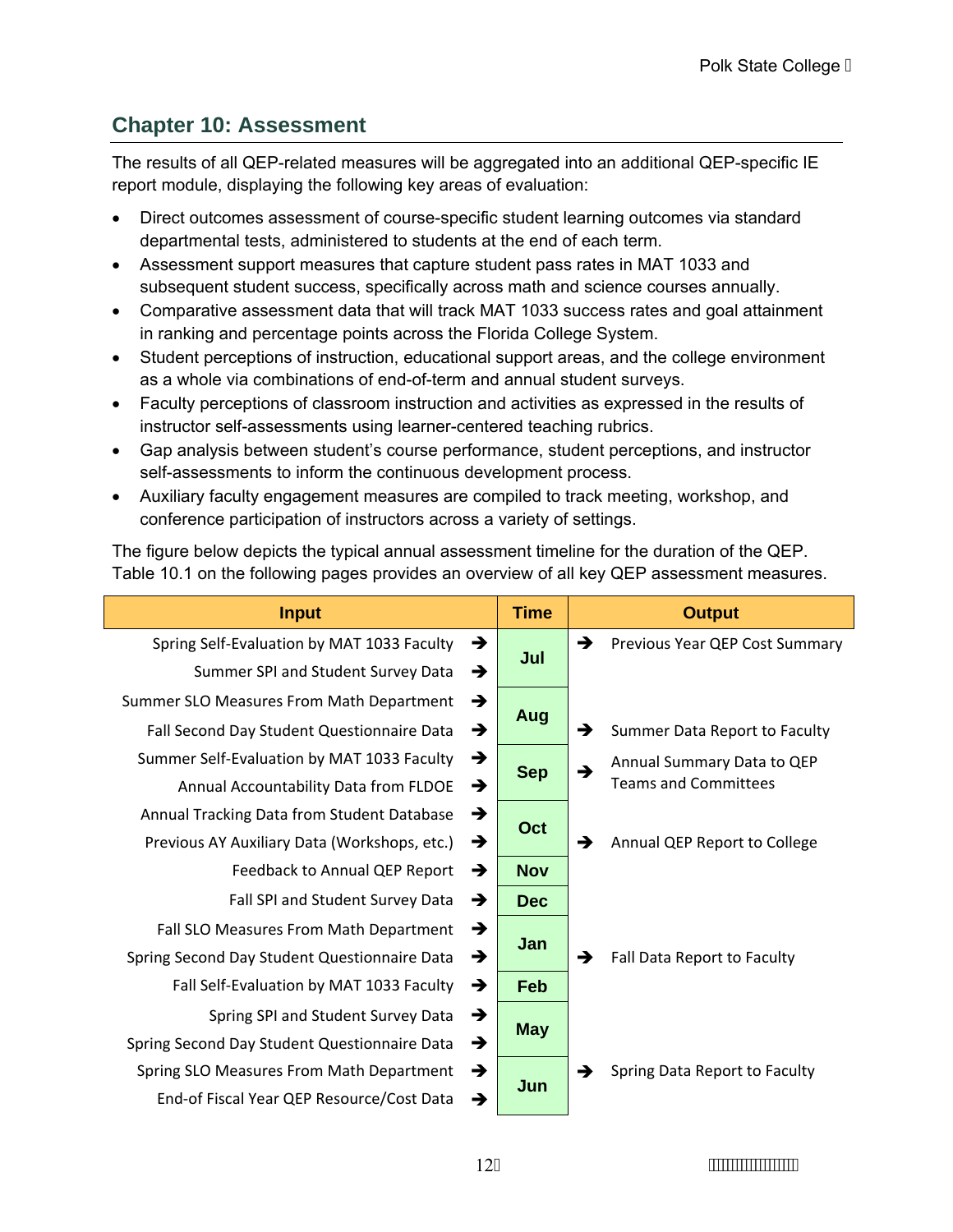### **Summary of Key Assessment Measures**

#### Table 10-1: Polk State College - QEP Assessment Plan

#### **Goal 1 Student learning in Intermediate Algebra (MAT 1033) will improve.**

| #     | <b>Definition of Expected Outcome</b>                                                                                                                                                                                 | <b>Assessment Measure</b>                                                               | <b>Measurement</b><br><b>Logistics</b>                                             |  |  |
|-------|-----------------------------------------------------------------------------------------------------------------------------------------------------------------------------------------------------------------------|-----------------------------------------------------------------------------------------|------------------------------------------------------------------------------------|--|--|
| 1.1   | Students will demonstrate mathematical skills and competencies based on an end-of-course assessment in MAT 1033.                                                                                                      |                                                                                         |                                                                                    |  |  |
| 1.1.1 | At least 60% of the students will be able to solve and graph systems of<br>equations and inequalities.                                                                                                                |                                                                                         | Departmental math                                                                  |  |  |
| 1.1.2 | At least 60% of the students will be able to perform basic operations<br>with functions.                                                                                                                              | The current assessment<br>tools and process used<br>by the Mathematics                  | tests will be<br>administered each term<br>to all MAT 1033                         |  |  |
| 1.1.3 | At least 60% of the students will be able to factor polynomials and<br>solve quadratic equations                                                                                                                      | department will cover all<br>aspects and elements of                                    | students enrolled and<br>present at the time of<br>test administration.            |  |  |
| 1.1.4 | At least 60% of the students will be able to simplify and solve rational<br>expressions and equations.                                                                                                                | these objectives and<br>their associated learning<br>outcomes.                          |                                                                                    |  |  |
| 1.1.5 | At least 75% of the students will be able to simplify expressions<br>involving fractional exponents or radicals.                                                                                                      |                                                                                         |                                                                                    |  |  |
| 1.2   | Full-time and adjunct faculty will demonstrate integrated learner-centered teaching practices in mathematics.                                                                                                         |                                                                                         |                                                                                    |  |  |
| 1.2.1 | At least 80% of the students will report that the professor uses learner-<br>centered teaching strategies.                                                                                                            | Student Perception of<br>Instruction (SPI) survey<br>(extended version for<br>MAT 1033) | Administered at end of<br>each term to MAT 1033<br>students across all<br>sections |  |  |
| 1.2.2 | All MAT 1033 faculty will move annually at least three progression steps<br>toward the learner-centered end of the Learner-Centered Teaching Rubric<br>(one progression step for faculty teaching only one semester). | Learner-Centered<br>Teaching Rubric and<br><b>Transformation Checklist</b>              | Self-assessment for<br>each class at the end<br>of the term                        |  |  |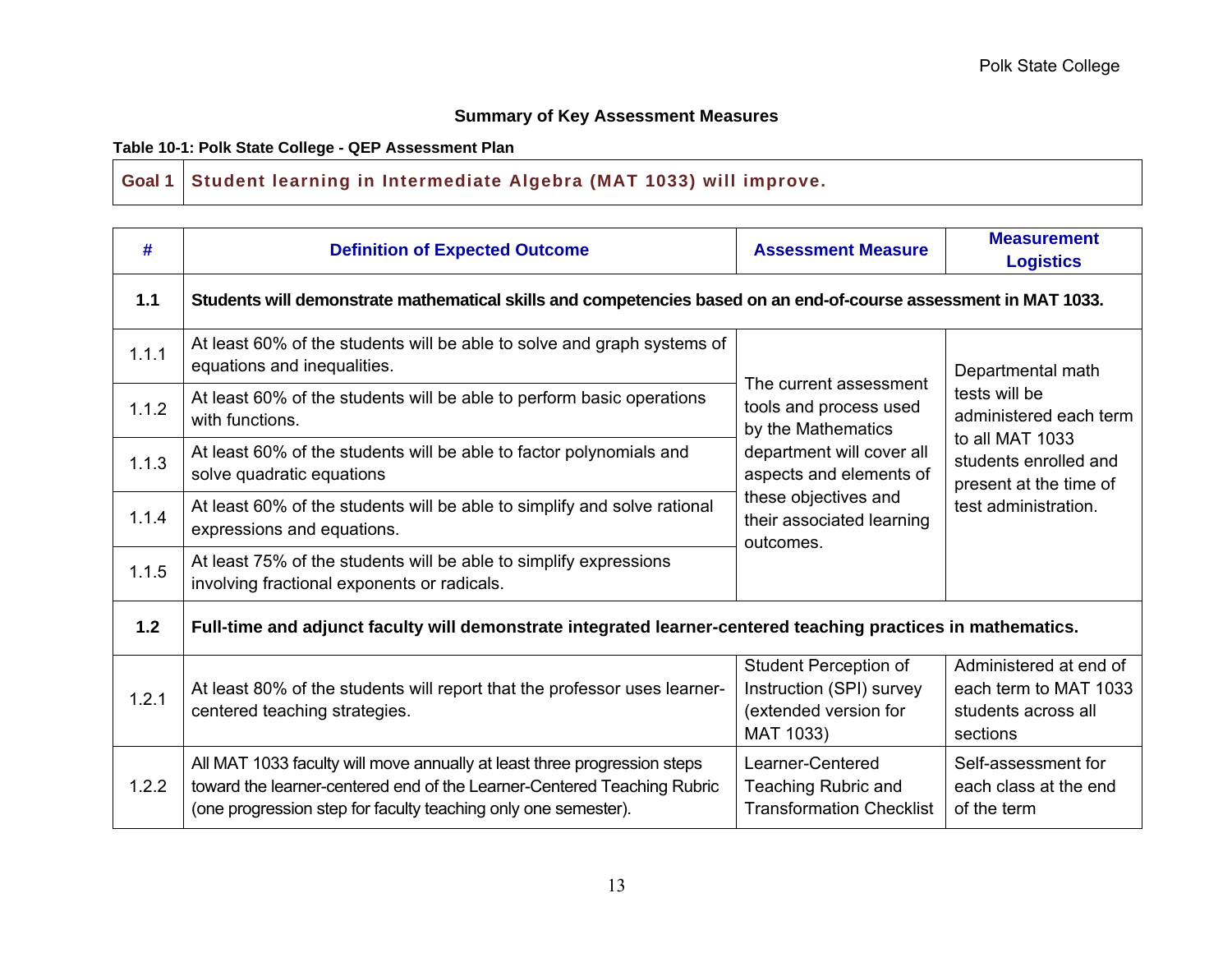## **Goal 2 The learning environment for Intermediate Algebra (MAT 1033) students will be supportive.**

| #     | <b>Definition of Expected Outcome</b>                                                                                                                                                              | <b>Assessment</b><br><b>Measure</b>          | <b>Measurement</b><br><b>Logistics</b>                                                     |  |
|-------|----------------------------------------------------------------------------------------------------------------------------------------------------------------------------------------------------|----------------------------------------------|--------------------------------------------------------------------------------------------|--|
| 2.1   | Students will experience a supportive learning environment in the classroom.                                                                                                                       |                                              |                                                                                            |  |
| 2.1.1 | At least 80% of the students will respond favorably to questions about<br>their first-day classroom experience.                                                                                    | Second Day<br>Questionnaire                  | All MAT 1033 students<br>present at the second<br>day of instruction                       |  |
| 2.1.2 | At least 80% of the students will respond favorably to questions about<br>student-instructor interaction.                                                                                          | <b>Extended SPI and</b><br><b>QEP Survey</b> | Administered at end of<br>each term to all MAT<br>1033 students                            |  |
| 2.2   | Students will favorably evaluate the educational support services of the TLCC in regard to MAT 1033.                                                                                               |                                              |                                                                                            |  |
| 2.2.1 | At least 80% of students using TLCC tutoring services for MAT 1033 will<br>respond favorably to questions about TLCC tutoring services.                                                            | Addressed by items of<br>the college's QEP   | Survey link w/ access<br>code via e-mail to all<br>MAT 1033 students at<br>the end of term |  |
| 2.2.2 | At least 80% of students using TLCC computer services for MAT 1033<br>will respond favorably to questions about TLCC computer services.                                                            | online survey (self-<br>select format)       |                                                                                            |  |
| 2.2.3 | At least 50% of MAT 1033 students will use the TLCC's tutorial services.                                                                                                                           | <b>Extended SPI and</b><br><b>QEP Survey</b> | See 2.1.2                                                                                  |  |
| 2.3   | Students will favorably evaluate the educational support services of the library in regard to MAT 1033.                                                                                            |                                              |                                                                                            |  |
| 2.3.1 | At least 80% of students using the library or library services for MAT<br>1033 will respond favorably to questions about the educational support<br>services of the library in regard to MAT 1033. | see 2.2.1                                    | see 2.2.1                                                                                  |  |
| 2.4   | Students will favorably evaluate support from Student Services in regard to their support of MAT 1033.                                                                                             |                                              |                                                                                            |  |
| 2.4.1 | At least 80% of the students will respond favorably to questions about<br>registering for MAT 1033.                                                                                                | see 2.2.1                                    | see 2.2.1                                                                                  |  |
| 2.4.2 | At least 80% of students seeking help with their MAT 1033 class from an<br>advisor or student services personnel, will indicate a positive experience.                                             |                                              |                                                                                            |  |